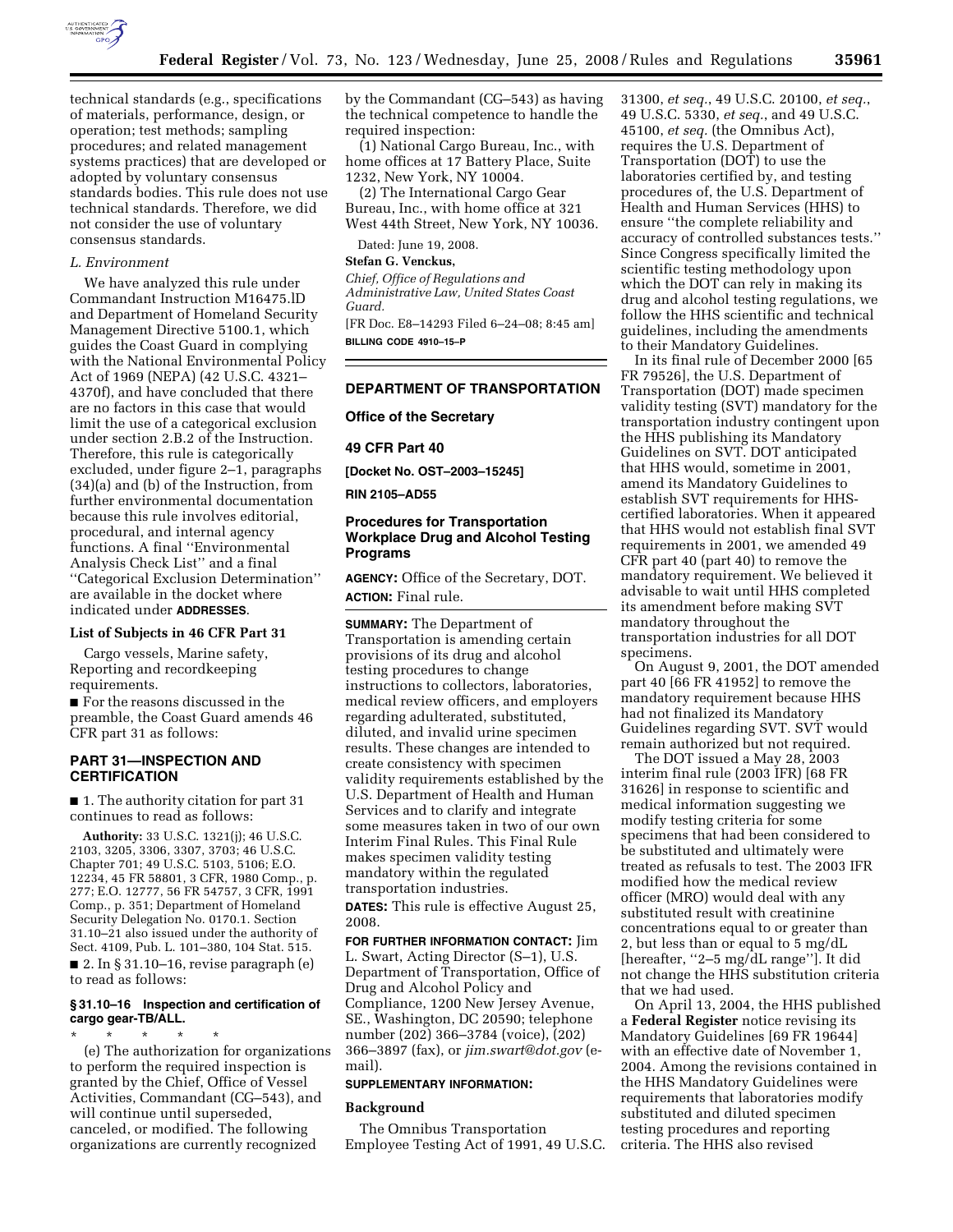laboratory requirements for adulterated specimen testing and made SVT mandatory for Federal employee testing under the HHS Federal Workplace Drug Testing Program.

In an IFR (2004 IFR) [69 FR 64865] published on November 9, 2004, the DOT changed a number of items in part 40 to make them consistent with the HHS Mandatory Guidelines. We did this to avoid conflicting requirements that implementation of both rules would have had on laboratories and MROs.

While the HHS Mandatory Guidelines' approach to substituted test results allowed DOT to simplify its guidance to MROs on how to deal with those results, there were several important differences between the 2004 IFR and the HHS Guidelines. The most important among them was the fact that SVT, though authorized by part 40 and the 2004 IFR, was not yet required.

In the 2004 IFR, we indicated that we intended to fully address all aspects of the HHS changes to their Mandatory Guidelines in a notice of proposed rulemaking (NPRM). We also said that we would take into consideration any subsequent HHS materials (e.g., HHS MRO Manual) and would update our cost figures for SVT in the context of making SVT mandatory.

Subsequently, the DOT published on October 31, 2005—an NPRM [70 FR 62276] responding to comments made to the 2003 IFR and to the 2004 IFR. The NPRM also proposed making SVT mandatory and included a number of other proposed technical changes, mostly clarifying the procedures related to testing and reporting of adulterated, substituted, and invalid specimens.

#### **Summary of NPRM Comments**

A total of 27 commenters responded to the 2005 NPRM, making 234 separate comments. Eight commenters were individuals with no known affiliations; seven were MROs representing themselves or their organizations; two were employers; one was a Third-Party Administrator (TPA); four represented associations; four represented labor unions; and one represented a drug testing laboratory.

Eleven commenters expressed general support for the DOT effort to establish clear requirements for SVT that were consistent with the HHS procedures. Of these eleven, one individual thought the SVT rules should be more rigorous; four others commended the DOT in its efforts; one TPA thought the effort admirable; two labor unions commended and supported the DOT's efforts; one association applauded the effort; and one laboratory supported

DOT efforts to bring more consistency on SVT with the HHS.

Six commenters specifically supported making SVT mandatory and five specifically opposed this proposal. Several stated that authorizing SVT is sufficient to address adulteration and substitution issues. A number of commenters provided numerous technical suggestions, supported most of the proposed changes or additions, and were interested in establishing relevant procedures to address the various issues of adulterated, substituted, and invalid test results.

A number of commenters were concerned about the current state of science related to SVT testing as compared to that of drug testing. At least two commenters believed the DOT needed to require laboratories to utilize two separate methodologies for certain SVT. However, this would require laboratories to change testing protocols that the HHS does not mandate.

A number of commenters supported the DOT's proposal to rectify past problems related to substituted specimens and suggested a number of options and recommendations. We appreciate the input from the commenters and considered their comments in the Informational Notice Regarding Certain Substituted Specimens published in the **Federal Register** on September 11, 2007 [72 51887]. Because we addressed those issues in that notice, we will not deal with them in this final rule.

A number of commenters raised part 40 issues unrelated to the proposed SVT issues. We have not addressed these unrelated items in this preamble because they are outside the scope of the NPRM.

Finally, the NPRM proposed or asked a number of major policy questions relevant to SVT. We specifically address major policy issues in a separate section and address the others in section-bysection discussions.

### **Principal Policy Issues**

### *Mandatory Specimen Validity Testing*

The DOT proposed making SVT mandatory, as in the current HHS

Federal employee testing program. Most commenters concurred with DOT's proposal to make SVT mandatory. Some commenters acknowledged this was necessary because the increase in products designed to adulterate specimens has made tampering with specimens more prevalent. The commenters also supported mandatory SVT because it would bring better control over the SVT process.

A number of commenters expressed concern that the science of SVT has yet to evolve to the same level of accuracy, reliability, and defensibility as the science of drug testing. Some of these commenters recommended that SVT should remain elective.

Several commenters believed that the DOT should require all laboratories to employ two separate SVT methodologies for adulterants because this would ensure more confirmed adulteration results. The commenters reasoned that laboratories would be more likely to report invalid results if they only used one SVT methodology.

Other comments on mandatory SVT included concerns about costs and the extent of adulterant testing. Some commenters believed the DOT's cost estimates for SVT were low. They requested clarification on the anticipated costs of initiating mandatory testing. Commenters also expressed concerns that laboratories were not testing for all adulterants.

#### *DOT Response*

The DOT continues to believe that mandatory testing for specimen validity is an appropriate response to the use of adulterants and attempts to subvert the collection and testing process. The HHS Mandatory Guidelines established SVT requirements with which laboratories must comply in order to become and remain HHS-certified. The HHS has stated that its SVT standards are designed to produce the most accurate, reliable, and correctly interpreted test results.

Currently, when DOT specimens are tested for validity, the HHS procedural standards apply. There is no reason to presume that these standards are scientifically insufficient. Therefore, we will require that urine specimens tested under the DOT-industry programs will be subject to the HHS procedural standards for SVT.

We will continue to utilize HHS instructions to laboratories for establishing cutoffs and directing laboratory analysis regarding creatinine levels. Within part 40, we added procedures to allow an employee to provide evidence to the MRO that he or she can produce a urine specimen below the 2.0 mg/dL cutoff. We created this procedural safeguard in the 2000 regulation because a small number of employees assert they may be capable of providing urine specimens with creatinine levels below 2.0 mg/dL, and that such low creatinine levels are not the result of tampering with their specimens. By adding an evidentiary process for results below the 2.0 mg/dL cutoff, we believe that we have created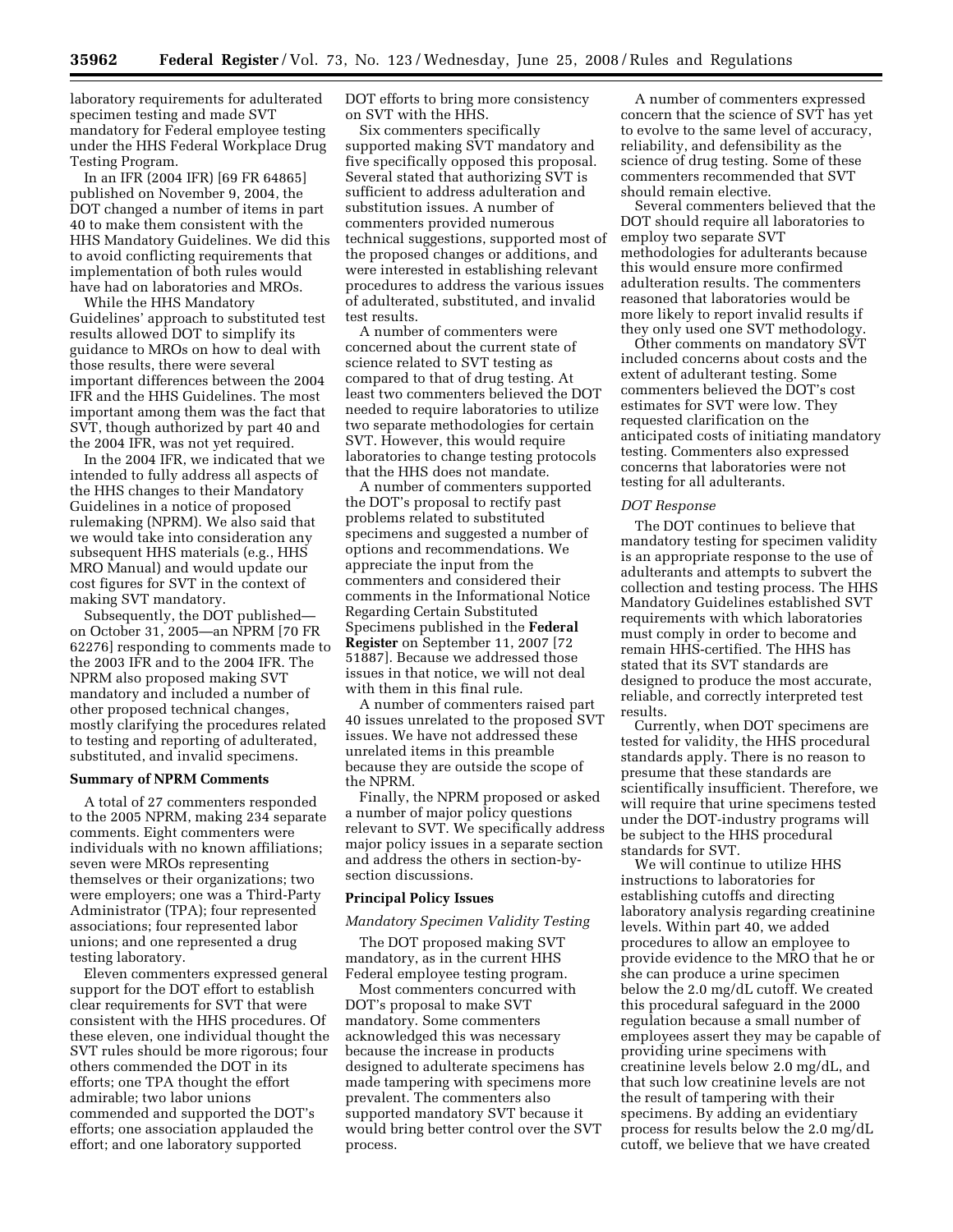sufficient safeguards to protect employees from being wrongfully accused of tampering with their specimens.

The DOT shares the commenters' concerns about laboratories choosing to use one adulterant testing methodology because using one methodology instead of two may result in obtaining invalid results rather than confirmed adulterated results. However, HHS mandates all scientific and procedural requirements for drug testing at HHScertified laboratories. HHS provides guidance to the laboratories on use of a secondary confirmatory methodology when a laboratory performs confirmatory adulteration testing. HHS authorizes, but does not require, laboratories to perform confirmatory adulteration testing. The Omnibus Act requires the DOT to incorporate the HHS scientific and technical guidelines, and we do not have the authority to impose additional scientific and technical requirements upon the laboratories.

While current laboratory testing data show a slight rise in invalid results and a slight decline in adulterated results over previous years, we do not have data based solely upon implementation of full SVT because the DOT has not required full implementation. As a consequence, the DOT will initiate permanent 6-month reviews of laboratory data on DOT-regulated specimens to obtain more specific information about this issue now that SVT will be mandatory for all DOTregulated specimens. We will look at the reasons drug test results are classified as invalid versus adulterated to determine if use of one methodology instead of two is likely to cause more invalid results and fewer confirmed adulterated results. Part 40 requires laboratories to submit to DOT specific information regarding their SVT following full implementation. The regulatory text requiring this information is at § 40.111; and the required data are listed at Appendix C. We will use this information in our continuing discussions with HHS and others regarding SVT. We also want the information so that we can know the full scope of laboratory data on DOTregulated tests.

The DOT cost estimates for full SVT and for laboratory data collections are in the regulatory analyses and notices section of this preamble.

# *Requirement for Laboratories To Contact MROs Before Reporting Invalid Results*

The DOT asked if we should continue to require laboratories to contact MROs before reporting invalid results.

Several commenters, mostly MROs, responded to this question and generally indicated that laboratories are not routinely contacting them about invalid results as required by HHS and DOT. Some commenters were concerned that the rule text does not specify whether the MRO or the laboratory has the final decision on the disposition of the specimen. Also, the commenters expressed concern about whether the employer would be required to pay for sending the specimen to another laboratory. One commenter pointed out that DOT is requiring the MRO to discuss the result with "the certifying scientist" while HHS requires the MRO to discuss the result with the ''laboratory.'' Some laboratory personnel other than a certifying scientist, for example the Responsible Person (RP), may discuss invalids with the MRO. This commenter supported having the MRO talk with ''a certifying scientist.''

#### *DOT Response*

The rule continues to require laboratories to contact the MRO prior to reporting an invalid result, a requirement which mirrors the current HHS Mandatory Guidelines. The fact that some laboratories may not be following this requirement is not sufficient reason to suspend or disregard this procedure. The HHS identifies 12 separate criteria for identifying a specimen as invalid. Of these 12, the first three do not require laboratory contact with MROs. It is entirely possible that many of the invalid results fall under these three criteria and may explain the reason that contact between the laboratories and the MROs appears lacking. These three criteria are:

1. Inconsistent creatinine concentration and specific gravity results;

2. The pH is greater than or equal to 3 and less than 4.5, or greater than or equal to 9 and less than 11; or

3. The nitrite concentration is greater than or equal to 200 mcg/mL, but less than 500 mcg/mL.

As indicated before, some laboratory testing methodologies may differ. If the invalid result is related to the criteria listed in the HHS Mandatory Guidelines—under sections 2.4(7), (iv) through (xii), the MRO and laboratory might conclude it is beneficial to conduct another test at a different

laboratory to obtain a result that is not invalid. This would require a certifying scientist and the MRO to discuss the benefit of sending the specimen to another laboratory and to determine which laboratory would be able to conduct the appropriate test.

A few commenters requested that DOT specify whether the MRO or a certifying scientist would make the determination to send a specimen to another laboratory. The DOT believes this is a mutual decision to be made by both the MRO and a certifying scientist.

Regarding payment for additional testing, the DOT's position is similar to our stance on paying for split specimen testing. Regardless of who pays or how, it is the employer's responsibility to ensure that procedures are in place to accomplish the additional testing. We believe the cost of any additional tests would be less than the subsequent cost of recollecting under direct observation when the first laboratory reported the result as invalid.

One commenter said that the NPRM's reference to the MRO's conferring with ''the certifying scientist'' should remain ''a certifying scientist''—as it is in the current rule text. We agree, and our regulation reflects this.

# *HHS Blind Specimen Certification Criteria*

The DOT proposed to adopt the HHS blind specimen certification criteria. HHS provides technical oversight to the laboratories, and quality control is part of that very important oversight. We did not receive comments regarding this proposal. Therefore, the DOT has adopted the HHS criteria for blind specimen certification.

# *Recollection Under Direct Observation When Creatinine Is in the 2–5 mg/dL Range*

The DOT proposed adopting the 2004 IFR's approach to the treatment of negative-dilute specimens with creatinine in the 2–5 mg/dL range, which requires recollection under direct observation. The DOT requested comments about continuing this requirement. The majority of commenters supported the proposal to require recollections under direct observation for negative-dilute results with creatinine in the 2–5 mg/dL range.

Several commenters indicated that there was an increase in positive results from the directly observed recollections, while others stated the results were mostly negative. Most of these commenters provided anecdotal information. However, one commenter's data showed that a significant number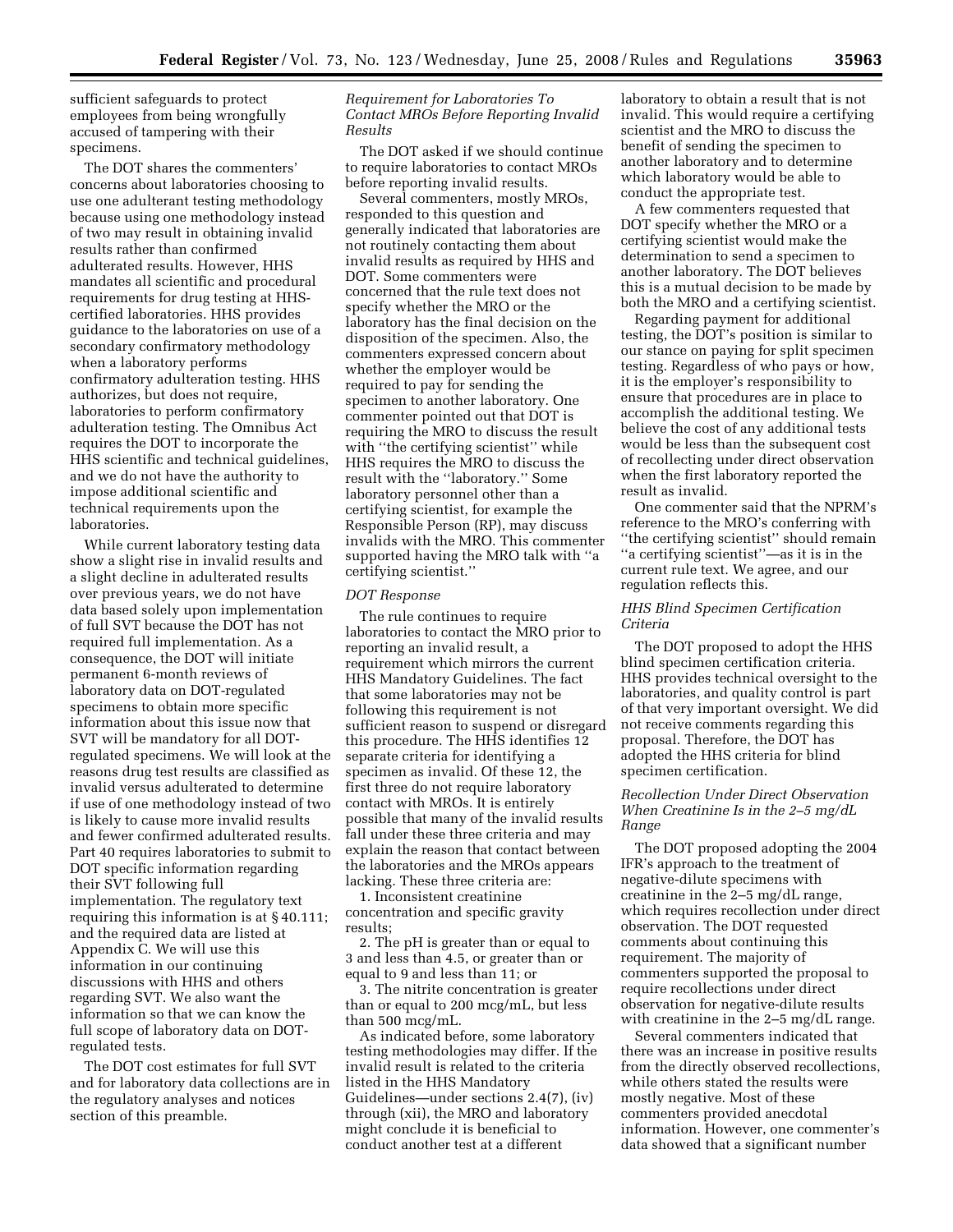of the directly observed recollections produced non-negative results.

# *DOT Response*

The DOT will continue to require the MRO to direct employers to conduct immediate recollections under direct observation when the original specimen is reported with a creatinine concentration in the 2–5 mg/dL range. We think the number of non-negatives produced during directly observed recollections is significant and justifies continuing the recollection requirement.

Although a few individuals claim the ability to produce urine specimens with this concentration of creatinine, there has been no conclusive evidence that this is a common occurrence. Concentration of creatinine at these levels is not the norm. In the interest of public safety, the DOT believes that a recollection under direct observation is a reasonable requirement.

### *HHS Requirement That an MRO Report a Negative Result When a Medical Explanation for a Substituted Specimen Appears Legitimate*

The DOT proposed not adopting the HHS MRO Manual guidance for an MRO to report a negative result if the MRO believed there was a legitimate medical explanation for the substituted specimen. There were no comments related to this item.

# *DOT Response*

Under part 40, the MRO will continue to have the ability to verify substituted specimens with medical explanations as cancelled tests. Because there are virtually no medical explanations for substituted results, the MRO must continue to report to DOT the medical basis for canceling the test.

#### **Section-by-Section Discussion**

The following part of the preamble discusses each of the final rule's sections, including responses to comments on each section.

#### *Index*

The DOT proposed to modify some existing section headings and add two new section headings to reflect regulation text changes. Seven section headings have been modified or added. Two commenters responded to this proposal and both supported it.

# *Section 40.3 What do the terms in this regulation mean?*

In order to align more closely the definitions in § 40.3 with definitions contained in the HHS Mandatory Guidelines, the DOT proposed

modifying some existing definitions and adding several new ones.

Commenters supported this proposal and responded by making suggested additions or changes to this section. Several commenters, especially MROs, recommended adoption of the term ''hyperdilute'' or ''superdilute'' to distinguish references to those negativedilute specimens with creatinine concentrations in the 2–5 mg/dL range. They recommended that positive specimens the MROs downgrade to negatives be recollected if they are dilute with creatinine concentrations in the 2–5 mg/dL range. Additionally, the terms ''cancelled-invalid'' and ''confirmatory creatinine and specific gravity tests'' are used in the text. Commenters asked if these should be included in the definitions.

The DOT will modify eight definitions and add five new ones. We will include a definition of the term ''aliquot'' as defined in the HHS Mandatory Guidelines. For the term ''Oxidizing adulterant'' we did provide HHS' examples of these agents.

We will not use of the term ''hyperdilute'' or ''superdilute'' to describe a dilute specimen with creatinine concentrations in the 2–5 mg/ dL range. Laboratories do not report specimens with creatinine concentrations in the 2–5 mg/dL range as ''hyperdilute'' or ''superdilute'' but rather as dilute with a numerical value. To require the use of this term in the reporting process would require laboratories to change their reporting format and the DOT will not direct them to do that.

Additionally, some MROs may think that the use of this term would somehow make it easier for them to report these results to the designated employer representative (DER). However, even if we adopted this term, the DERs would still have to be told that the reason for the test result being ''hyperdilute'' or ''superdilute'' is that the creatinine concentration fell in the 2–5 mg/dL range. The DOT does not think that adding a different name to a test result would in any way improve laboratory and MRO procedures.

We also proposed to use the term ''cancelled-invalid'' in the NPRM. However, we will not include this term in the text since laboratories will not report tests as being ''cancelledinvalid.'' In addition, current requirements call for the MRO to check the cancelled box on the Federal Drug Testing Custody and Control Form (CCF) and, on the remarks line, write that the reason is an invalid result. We think this is sufficiently clear in describing the test outcome. We will not add another term to the current lexicon of drug testing results. We use the term ''cancelled'' in the rule text rather than ''cancelled-invalid.''

One commenter asked if a definition should be developed to describe what is meant by a confirmatory creatinine and specific gravity test. The DOT believes that the terms ''confirmatory creatinine test'' and ''confirmatory specific gravity test'' are self-explanatory and do not need more specific definitions. A confirmatory specimen validity test is just that, a test on a separate aliquot to confirm the results of an initial specimen validity test.

### *Section 40.89 What is specimen validity testing, and are laboratories required to conduct it?*

The DOT will make SVT mandatory by removing the option to conduct SVT and adding text requiring SVT. This proposal had a majority of favorable comments. Specific discussion of this item is listed under Principal Policy Issues.

# *Section 40.95 What are the adulterant cutoff concentrations for initial and confirmation tests?*

### *Section 40.96 What criteria do laboratories use to establish that a specimen is invalid?*

The DOT proposed adding two tables (one at the existing § 40.95, the other at a new § 40.96) to inform MROs and others about the cutoffs and the procedures HHS directs laboratories to use in reporting adulterated and invalid test results. We sought comments on whether this information would be helpful to MROs and others, or would have too much information and be too complicated to add value.

Most commenters supported the proposal to include two tables related to adulterant and invalid testing cutoffs. The DOT, however, did not include these tables because we are concerned that including such tables could provide information useful in developing adulterants to circumvent the testing process. Moreover, the inclusion of these tables would not clarify for laboratories what they are currently required to report by the HHS Mandatory Guidelines nor would it add to the effectiveness of the MRO verification process. Since the cutoff levels are mandated by the HHS, duplicating them in the rule text does not add any value or streamline the overall procedures required by part 40. Therefore, we have indicated in the rule text that laboratories will be required to use cutoff levels for adulterated and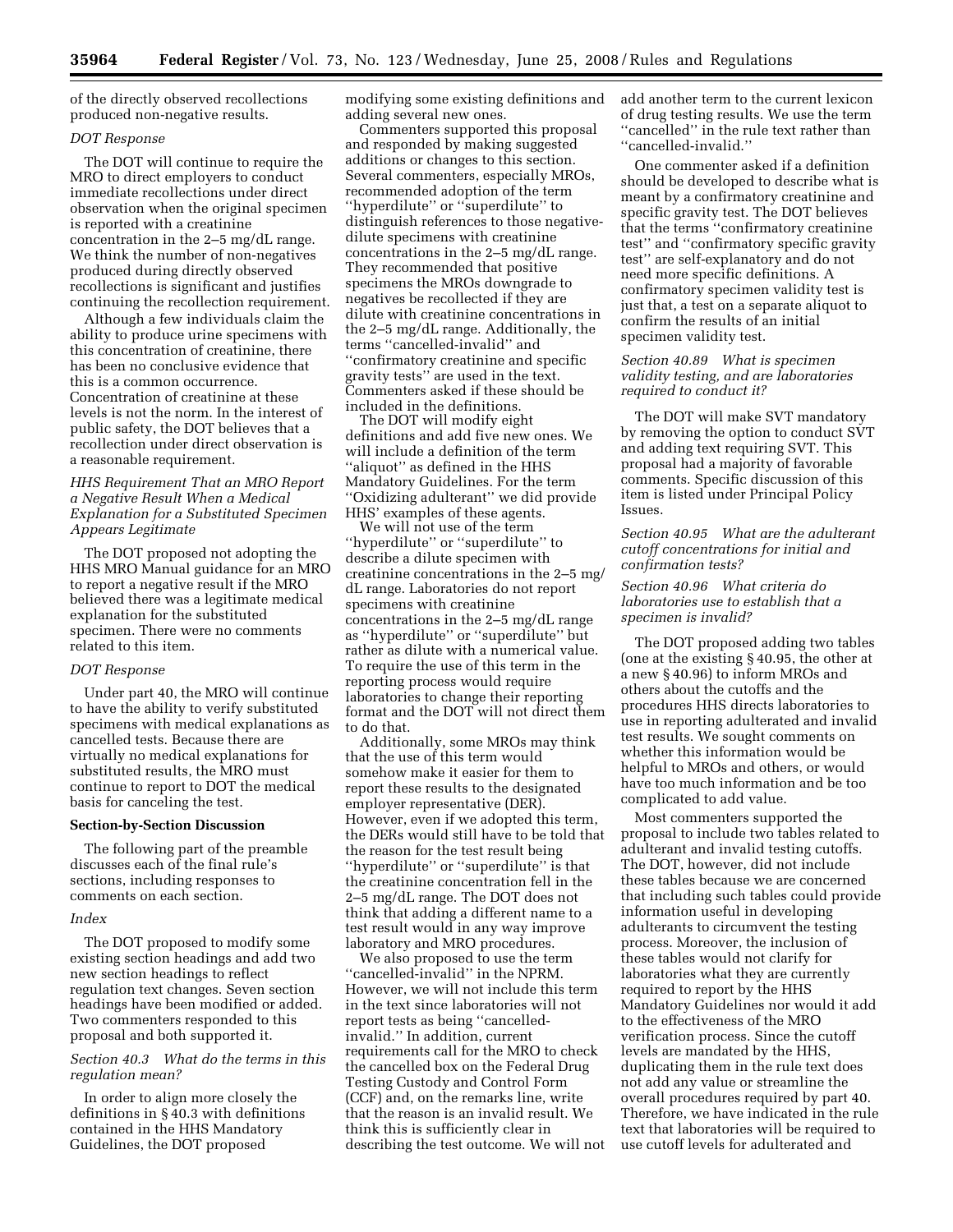invalid urine specimens that are directed by the HHS.

One commenter stated that an invalid report due to abnormal pH is reported only as ''abnormal pH'' per HHS direction. For the MRO to find out if it was abnormally high or low, the MRO must contact the laboratory. The commenter suggested that DOT direct laboratories to report either high pH or low pH or the actual pH numbers. This would be consistent with § 40.96(d) which directs laboratories to report the reason a test is invalid and would remove the need for the MRO to call the laboratory on these results.

We agree with the comment that the use of the term abnormal pH creates a requirement for the MRO to contact the laboratory, and we will therefore, direct laboratories to report the actual numerical value for pH.

Finally, one commenter suggested that we clearly point out that the confirmation test is one that uses a different chemical methodology than the initial test on a second aliquot of the specimen. The definition of ''confirmatory validity test'' clearly states that a confirmation test is performed on a different aliquot of the original specimen.

### *Section 40.97 What do laboratories report and how do they report it?*

Laboratories are reporting and MROs are reviewing a variety of test results, including multiple test results for the same testing event. The DOT proposed using categories to make it easier to understand what laboratories and MROs are to report.

Of the commenters who responded to this proposal, some addressed only the question of categories, while others addressed issues related to multiple reporting. Several commenters agreed that understanding the myriad of results is a difficult situation and supported the DOT's attempt to simplify it through the use of identifying categories.

Some concerns centered on the complexities of reporting multiple results of two separate collections from the same collection event. These commenters were troubled about how the overall process would work—for example, if two CCFs were produced on a collection, what would the MRO do with them and how would the MRO report the results? Additionally, the issue of cost per test to the employer was raised and the difficulty of billing with no documentation (i.e., no CCF for the test not reported). In any situation where the tests are reported negative and non-negative—in any order of collection—commenters agreed that the non-negative test should be the result of record reported by the MRO for the testing event. These MRO issues are addressed in the discussion of § 40.162.

Some commenters supported the use of categories and some did not. A number believed that laboratories would not use the categories, but would continue to use specific test results because these are more descriptive and useful. A commenter felt that the terms ''negative'' and ''non-negative'' are very simple and descriptive and much more useful than a category list.

The DOT never intended for laboratories to report results as ''Category 1'' or ''Category 2'' or ''Category 3.'' In the NPRM, we merely said that a laboratory's specimen testing result would fall into one of three distinct and separate categories negative; non-negative; and rejected for testing—and we described them as Categories 1 through 3. We agree with those commenters who said this delineation made it easier for them to understand that the results reported would fall into one of those three categories. Therefore, we will keep the three separate categories for results being reported with the understanding that laboratories are not to report a result as being in a specific category (i.e., Category 1, Category 2, or Category 3; or non-negative), but must report a specific result.

*Section 40.133 Under what circumstances may the MRO verify a test result as positive, or as a refusal to test because of adulteration or substitution, or as cancelled because the specimen was invalid, without interviewing the employee?* 

MROs have situations in which neither they nor the employers are able to contact employees to complete the interview process for invalid results. The DOT proposed to modify § 40.133 so that invalids would be handled parallel to part 40's directives on positive, adulterated, and substituted specimens when the employee cannot be interviewed. Four commenters responded to this proposal, and all supported the proposed procedure for resolving invalid test results without interviewing the employee. Based on the comments, the DOT will adopt the proposal in § 40.133 with one modification: To refer to this result as a cancelled test due to an invalid result, instead of a cancelled-invalid.

## *Section 40.159 What does the MRO do when a drug test is invalid?*

The DOT made a number of proposals trying to close the potential endless loop of observed collections that could result when the specimen result of a directly

observed recollection, following a first invalid (and in some cases, a second or third observed collection), is again invalid.

If the second invalid result was for the same reason as the first invalid, we proposed having the MRO cancel the test. One commenter wished to call this a negative test. The DOT believes it would be inappropriate for the MRO to call this a negative test. Therefore, we will have the MRO cancel the test if the observed recollection is invalid for the same reason as the first invalid. This is consistent with the HHS guidance to MROs. In addition, in § 40.160 (see below), we have provided a way for MROs to obtain negative results for invalids when employees require negative results for pre-employment, return-to-duty, and follow-up testing.

If the second invalid result was for a different reason than the first invalid, the DOT proposed having the MRO verify the result as a refusal to test. We did this to harmonize with the HHS guidance to MROs. We also proposed adding this to the list of refusals at § 40.191.

Many of the commenters said that calling this an automatic refusal to test is problematic—especially if this were allowed without MRO review. The DOT agrees with these commenters. We have decided not to adopt the proposal to add this to the list of refusals at § 40.191. We will consider this an invalid result requiring another immediate recollection under direct observation and we will not require the MRO to first contact the employee to discuss the result.

The DOT also proposed that when the MRO reports multiple non-negative results and one of them is invalid, the MRO would not be required to report an ''invalid result'' if the MRO verified any of the other non-negative results—for example, a positive result. A number of commenters supported this proposal, but one did not understand what DOT wanted the MRO to do about the invalid result.

The DOT believes that § 40.159(f) is clear: When the MRO verifies multiple non-negative results and one of them is invalid, the MRO would report all but the invalid result. The invalid result simply will not be reported and the test would not be cancelled because there would actually be at least one reportable non-negative result. For instance, if a laboratory reported a test result as being positive for phencyclidine (PCP) and invalid, the MRO would conduct an MRO review for both the PCP positive and the invalid. The MRO would verify the PCP positive and report it to the employer. Even if the employee had no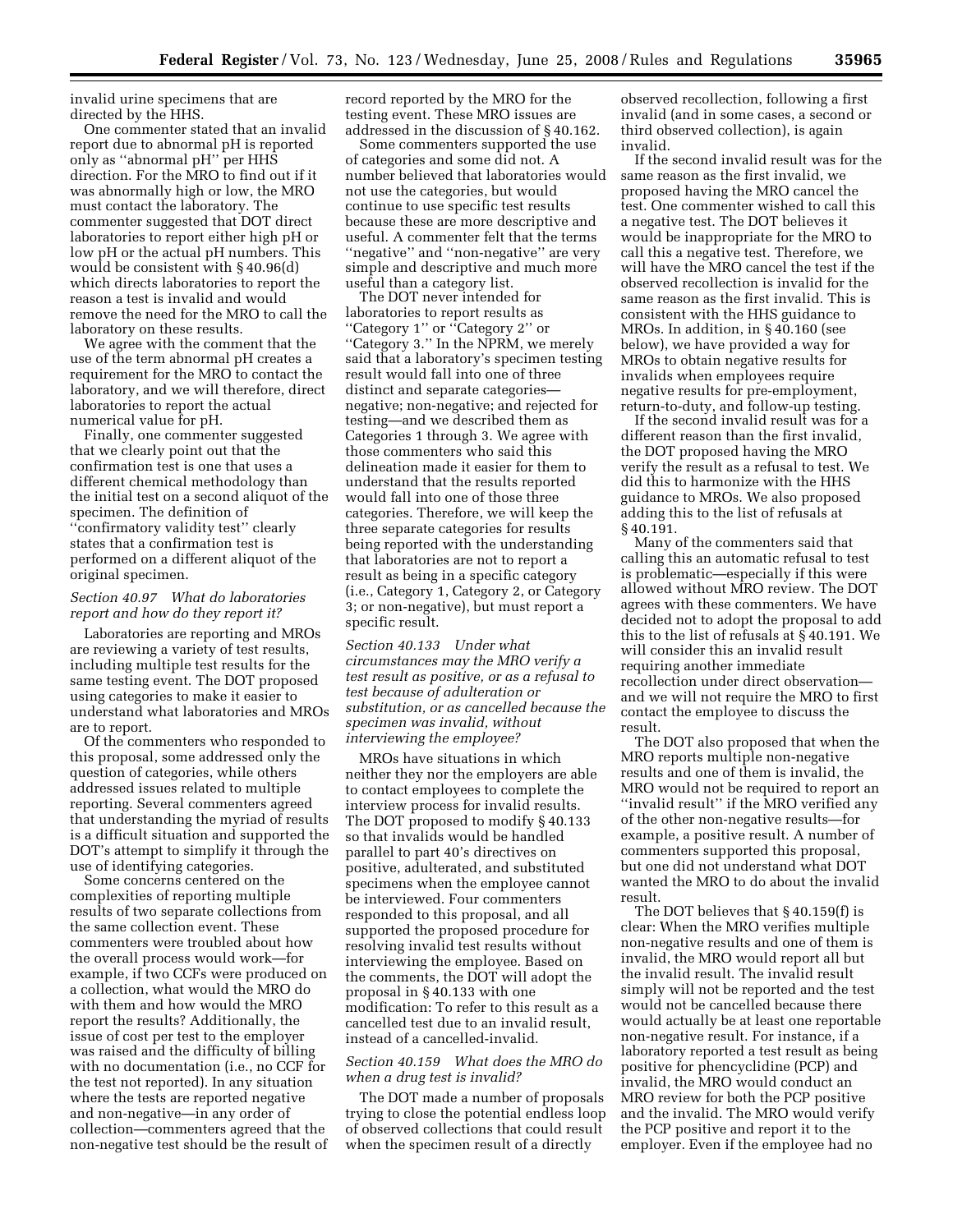medical explanation for the invalid result, the MRO would not report it to the employer unless the employee requests to have his or her split specimen tested for PCP and the split fails to reconfirm. The MRO would then cancel both tests, report them to the DER, and direct an immediate recollection under direct observation because the primary specimen had also been invalid. The same would hold true for invalid specimens whose splits failed to reconfirm for adulterants and substitutions.

We also proposed to have MROs contact collection sites to confirm that collectors had properly observed the collections. We agree with the majority of commenters who said that having MROs confirm that collections had been directly observed is labor intensive and of little value, especially if CCFs indicate that observed collections were conducted. Therefore, we will not require the MRO to contact the collector.

Finally, if the employee admits to using drugs to the MRO during the invalid result interview, the MRO must report the admission to the DER for additional action under applicable DOT Agency and United States Coast Guard regulations.

# *Section 40.160 What does the MRO do when a valid test result cannot be produced and a negative result is required?*

The DOT proposed adding a new § 40.160 to address procedures when a negative result is required but a valid test result cannot be produced because of an individual's legitimate, albeit rare, medical condition.

In such rare circumstances, we will require the MRO to determine if there is clinical evidence that the individual is an illicit drug user. The evaluation requirements in this section will be parallel to existing requirements at § 40.195—when a permanent or longterm medical condition precludes the employee from providing a sufficient amount of urine and a negative result is needed. If the medical evaluation reveals no clinical evidence of drug use, the MRO would report the result to the employer as a negative test with written notations regarding the medical examination. The same procedures would be used when the primary specimen is reported as invalid and the individual has a legitimate medical explanation.

The DOT also requested comments about findings of illicit drug use during these medical evaluations. Currently, a finding of illicit drug use during the medical evaluation under § 40.195

causes the test to be cancelled. We asked for comments on whether the DOT should continue to require cancellation or treat such findings as positive test results.

Most commenters stated that findings of illicit drug use during the medical evaluation should be considered a positive result. Two commenters felt they should be reported as a refusal. One commenter stated that if the examination discloses evidence of current illicit drug use, this should be reported as a positive result. Another commenter was concerned that this evaluation may identify past drug use and may not provide the employee with due process. One commenter stated that a blood test would be far superior to a medical examination in determining evidence of substance abuse.

Although a number of these commenters believe that a finding of illegal drug use during the medical evaluation should be considered a positive or a refusal, the DOT will require that in these cases, MROs will cancel the test, parallel to the existing procedures for insufficient urine in § 40.195. The Omnibus Transportation Employees Testing Act of 1991 provides only one way to determine that an employee has tested positive for illicit drug use—a drug test confirmed by an HHS-certified laboratory using HHS scientific and testing protocols and verified by an MRO. Therefore, we will continue to cancel these results if there are medical signs and symptoms of illicit drug use. The individual will not be able to perform safety-sensitive duties because a negative result is needed. The MROs, under their authority at § 40.327, must continue to report safety and medical qualification concerns to appropriate parties, such as the employer and the physician or health care provider responsible for determining medical qualifications of the employee.

In response to the commenter who thought a blood test far superior to a medical examination for determining substance abuse, we would remind everyone that as part of this medical evaluation, the evaluating physician may conduct other testing to determine whether the employee shows clinical evidence of drug abuse, including, but not limited to, blood testing.

### *Section 40.162 What must MROs do with multiple verified results for the same testing event?*

The DOT requested comments to proposed procedures addressing how the MRO would report multiple verified results from one testing event—either multiple results from a single specimen

or multiple results from more than one specimen collected during one event. Regarding multiple results from more than one specimen, we asked if it was sensible to require collectors to continue to send two separate specimen collections (*e.g.*, a specimen that showed signs of tampering and the subsequent observed collection) to laboratories. In other words, should we continue requiring collectors to send the observed collection but not the specimen that appeared to show signs of tampering?

Most commenters appreciated the fact that DOT had articulated what MROs are to report after verifying multiple results for the same testing event. Some commenters correctly noted some of the problems associated with multiple specimens collected during the same testing event. For example, these multiple specimens pose administrative difficulties: Tying together two collections and two laboratory results and simultaneously reporting the two verified results. In addition, some commenters noted that testing a second specimen imposes additional cost. None of the comments included credible evidence to show that the results of the observed collections were always nonnegative.

Therefore, we will continue to require that collectors send both the specimen suspected of adulteration or substitution and the directly observed specimen on for laboratory testing. At § 40.67(f), collectors are already directed to identify and link both specimens in the Remarks section of the CCFs. When the collector follows the required procedures, and the MRO reviews the MRO copies of CCFs before reporting results, the MRO will know that the specimen appeared to show signs of tampering and that specimen is connected to another specimen taken under direct observation. MROs should have procedures in place to identify and connect these linked specimens.

We will modify the section to authorize MROs to ''hold'' the result of the first laboratory specimen result received if it is negative until the MRO receives the result of a second specimen. If the first result is nonnegative, the MRO reports it immediately. The MRO would then follow the required reporting procedures.

### *Section 40.171 How does an employee request a test of a split specimen?*

The DOT proposed amending § 40.171 to state clearly that there is no split specimen testing for an invalid result. This is consistent with current part 40 split request procedures and with the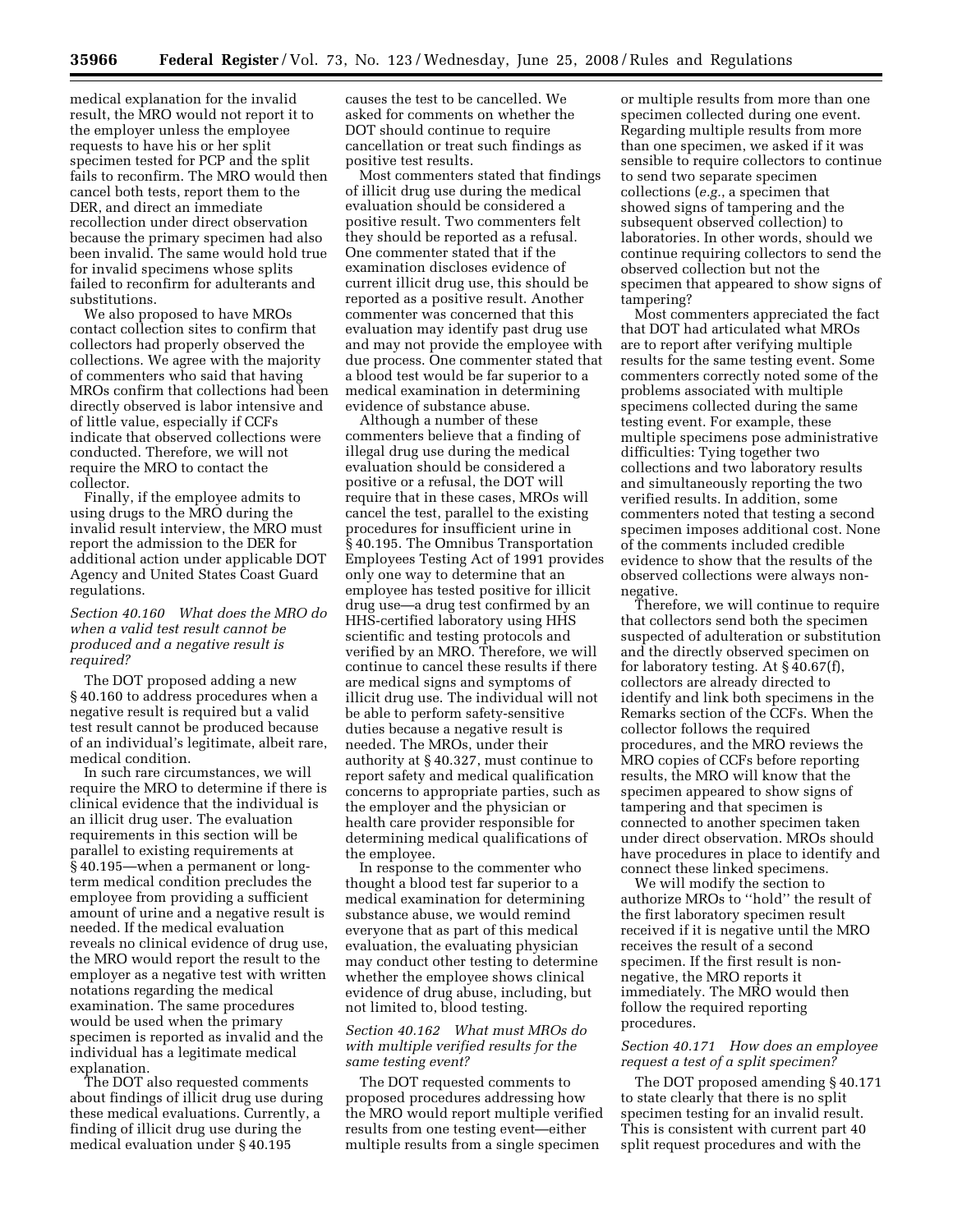HHS MRO Manual. Most commenters who responded to this item supported it. We will retain it as written in the NPRM.

### *Section 40.177 What does the second laboratory do with the split specimen when it is tested to reconfirm the presence of a drug or drug metabolite?*

### *Section 40.179 What does the second laboratory do with the split specimen when it is tested to reconfirm an adulterated test result?*

### *Section 40.181 What does the second laboratory do with the split specimen when it is tested to reconfirm a substituted test result?*

These sections concern the DOT's decision to provide authorization for the split laboratory to send the split specimen or an aliquot of it to another HHS-certified laboratory if the split fails to reconfirm the primary specimen's results. The DOT proposed amending §§ 40.177, 40.179, and 40.181 so that a provision currently contained only in § 40.177 for drug testing would be added to the adulterated and substituted split sections. The DOT sought comment on whether providing authorization to the split laboratory would be sufficient, or whether we should require laboratories to send the split specimen or an aliquot.

Several commenters opposed making it mandatory to send the specimen to another laboratory but believed that providing authorization to do so would be sufficient. One commenter wondered if the term ''you may'' send a specimen to a third laboratory would become ''routine'' practice and something that all laboratories would then do. This commenter recommended that Laboratory B send the split to a third laboratory only under special circumstances that are documented and have been discussed with the MRO.

The DOT has amended §§ 40.177, 40.179, and 40.181. We continue to authorize the split laboratory to send the split specimen or an aliquot of it to another HHS-certified laboratory to reconfirm the presence of drugs/drug metabolites. We also authorize the same for adulterated specimens. Because the testing procedures for identifying substituted specimens are the same at each laboratory, there would be no reason to send the split to a third laboratory if it failed to reconfirm at a second laboratory.

We will not require a discussion between the MRO and laboratory. The longstanding requirements at § 40.177 on sending the split specimen to another laboratory, which did not make MRO discussion with the laboratory

mandatory, have not appeared to cause problems. We agree with the commenter who said that sending split specimens to a third laboratory should not be routine. Therefore, a split specimen should only be sent to a second laboratory when it is likely that doing so will confirm the criteria that were reported in the primary specimen.

Several commenters asked for clarification of § 40.181(b), which stated, ''if the test fails to reconfirm the validity criteria reported in the primary specimen, the second laboratory may transmit the specimen or an aliquot to another HHS-certified laboratory that has the capability to conduct another reconfirmation test.'' These commenters asked whether ''another reconfirmation test'' is a requirement to conduct a different, more specific, test method.

With regard to the language proposed in the NPRM at 40.181(b), we are removing the paragraph because all laboratories use the same confirmation methodologies for creatinine and specific gravity.

We intend § 40.179(b) to provide an option for using another laboratory to make it more likely to reconfirm the adulterated criteria reported for the primary specimen. In writing § 40.179(b), we used the language currently at § 40.177 that addresses the use of another laboratory to confirm the split specimen. We are retaining the word ''another'' in § 40.179(b), to require the second split laboratory to use a different confirmation test than the one used by the first split laboratory. In the case of pH, all laboratories use the same test methodologies, so this would not apply to pH. However, for other adulterants, we think another confirmation test would be suitable if it is likely to confirm the adulteration criteria reported in the primary specimen. If the first split laboratory is unable to confirm the adulteration criteria of the specimen, a second split laboratory, using a different confirmation procedure, may be able to confirm the test result. Therefore, the DOT will retain most of the specific language proposed in the NPRM at § 40.179(b).

# *Section 40.187 What does the MRO do with split specimen laboratory results?*

The DOT proposed to divide the split results into five distinct categories to make it easier for MROs to understand their responsibilities in cases where they receive any of the more complicated split result possibilities. The majority of commenters supported this proposal. One commenter suggested that these categories would lend themselves to a table.

The DOT will retain the five categories of split results as proposed in the NPRM. We will not include a table, since the description of the five categories in the rule text is specific and self-explanatory.

### *Section 40.197 What happens when an employer receives a report of a dilute specimen?*

The DOT did not propose any changes to the employer policy providing the option for recollection of negative-dilute specimens at § 40.197(b)(2), although we added additional rule text to clarify procedures. Several commenters supported this. One commenter suggested that the rules for dilute specimens should be more rigorous. Another commenter suggested that if the DOT believes it appropriate to recollect a negative dilute, the DOT should require that all results of this type be recollected without giving the employer a choice in the matter.

The DOT will not make any changes in this area, other than to revise paragraph § 40.197(c)(3), re-designate paragraph  $(c)(4)$  as  $(c)(5)$ , and add paragraph (c)(4). Negative specimens that are also dilute will continue to be viewed as negative specimens, but with the option for employer policies to determine if there is to be a recollection. This is in keeping with the current regulation for which there have been no significant issues raised.

*Section 40.201 What problems always cause a drug test to be cancelled and may result in a requirement for another collection?* 

The DOT proposed changes for splits that are reported as invalid. Commenters who responded to this item supported the proposed rule language. We also proposed changes for a situation in which there is no split laboratory available to test the split specimen. One commenter, an MRO, supported this proposal. We will amend this section by revising paragraphs (c), (d), and (e) and maintain the changes as proposed in the NPRM.

Section 40.207 This section was amended by changing the references in the paragraph.

## **Appendices**

#### *Appendix B*

As proposed, the DOT will modify the semi-annual laboratory report to employers so that it has the same information required by the HHS Mandatory Guidelines. The three proposed changes, while not dramatic, will help laboratories avoid following different report formats for DOT and HHS.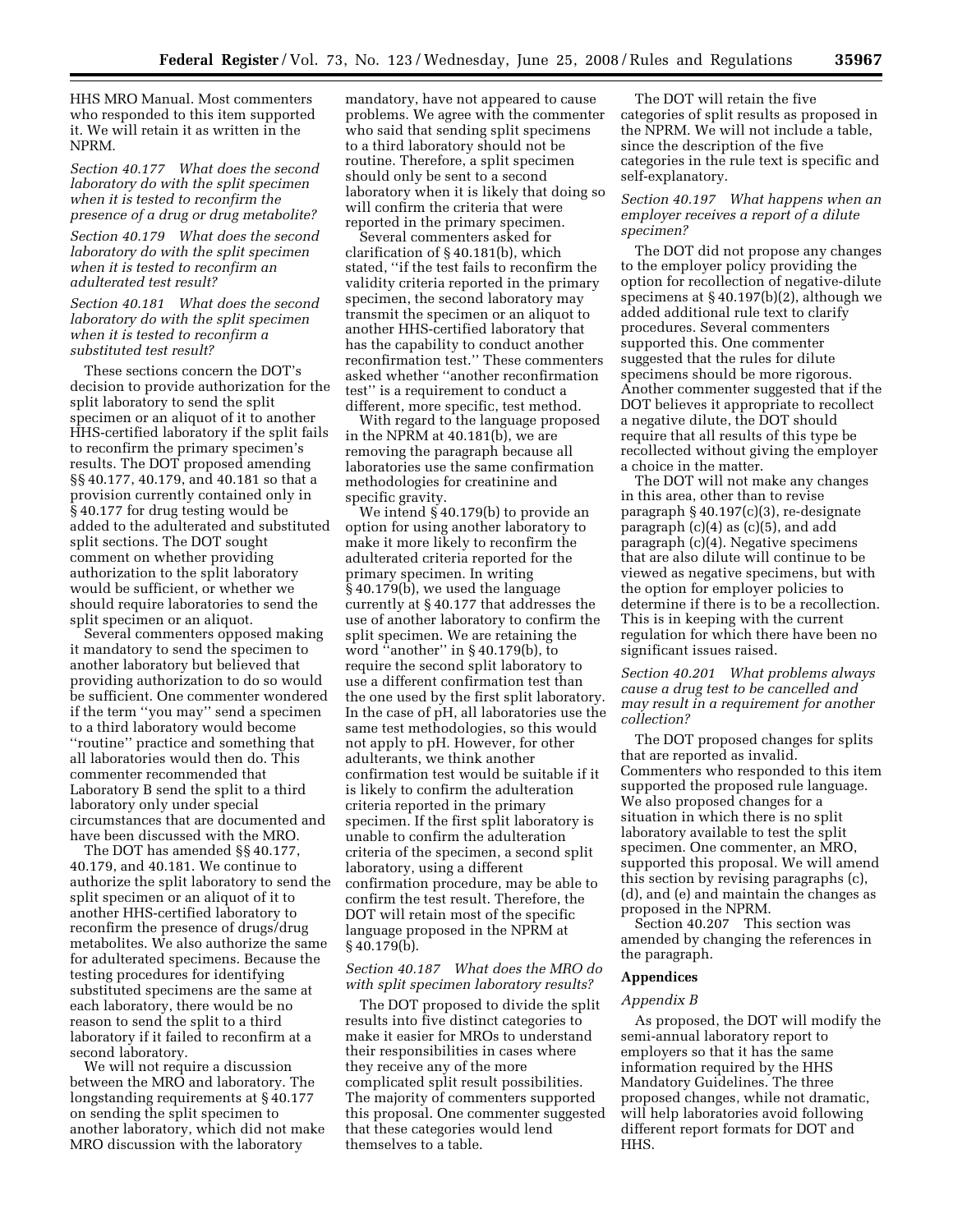#### *Appendix C*

As discussed earlier, we will also add Appendix C requiring laboratories to provide the Department semi-annual data about their DOT-mandated testing.

# *Appendix D*

We will also modify Appendix D to show DOT's new mailing address and electronic-entry address.

# *Appendix F*

DOT will also amend some Appendix F citations to accurately reflect text changes.

### **Comments Related to Other NPRM Issues and Questions**

The DOT asked a number of other questions related to several issues. Most of these have been addressed in other portions of the preamble. The following issues were not addressed and are discussed below:

We wanted to know if it would be appropriate to require that observers check for realistic-looking prosthetic devices by having employees lower their pants and underwear just before observed collections take place.

Most commenters did not support this proposal on the basis that it was too invasive and that most observers can be trained in ensuring that the urine specimen actually comes from the individual. One commenter indicated that if there is any suspicion during collection, one method that could be used was a one-handed collection (for males) since most devices have a valve that needs to be released and this cannot be done if the donor is holding the collection cup in one hand (with the other hand behind his back).

One association said this proposal would be totally inappropriate since most of their members are female. One TPA and one MRO stated that checks for prosthetic devices should be allowed, but not mandatory, since trained collectors should be expected to know when these checks are needed. Another association supported this proposal and indicated that the Olympic model could be used, where the donors raise their shirts to the chest line and lower their underwear to the knees for initial inspections.

We are also aware that the Omnibus Employee Testing Act of 1991 directed the DOT to utilize procedures that ''promoted, to the maximum extent practicable, individual privacy in the collection of specimen samples.'' We believe that, with the current proliferation of adulteration products, checking for devices prior to observed collections provide individual privacy ''to the maximum extent practicable.'' In the early 1990's, adulteration was not a significant problem and the current wide variety of products for adulteration of urine were not available. However, because these products and various mechanical devices are now readily available to individuals who want to adulterate or substitute their urine specimen during a drug testing collection, we believe that the measure of what is the maximum extent of privacy has shifted somewhat. Checking for devices prior to observed collections is the most effective way to ensure the integrity of the testing process while providing individual privacy as much as practicable.

We would also point out that employees who may be required to undergo a directly observed collection have provided reasons to necessitate this procedure by providing specimens that: Showed signs of tampering; were invalid with no legitimate medical explanation for the result; or demonstrated a negative and dilute specimen with creatinine concentration in the 2 to 5 mg/dL range, which made the specimen suspect of adulteration or tampering. Some of these employees may have already violated the testing regulations and are having a return-toduty or follow-up test.

Based on these facts, the DOT will require employees who are undergoing directly observed collections to raise their shirts, blouses, or dresses/skirts, as appropriate, above the waist and lower their pants and underpants to show the observer, by turning around, that they do not have a prosthetic device on their person. After this is done, they may return their clothing to its proper position and contribute a specimen in such manner that the observer can see the urine exiting directly from the individual into the collection container, as required under current regulations. We will also require direct observation collections for all return-to-duty and follow-up drug tests. We are amending § 40.67 to reflect this procedure and this requirement for return-to-duty and follow-up drug tests.

We also asked for comments regarding the consequence when a realisticlooking prosthetic device is found.

Eight commenters responded. Seven commenters indicated that this should definitely be treated as a refusal to test. One association stated that this should be considered on a case-by-case basis and that the collector should request the donor to remove the device and then proceed with the collection. If the donor fails to remove the device, the collector should document this as a refusal to test.

The DOT agrees with the majority of commenters that the use of realisticlooking prosthetic devices to circumvent the urine specimen collection process is a significant and grievous action, in most cases related to an individual attempting to hide drug use; and it is a deliberate attempt to thwart the testing process. We believe that this action is no different than an individual refusing to cooperate or participate in a specimen collection process. The end result of failure to cooperate is a refusal to test. We believe trying to subvert the collection process using a prosthetic device is as serious an offense and will consider this as a refusal to test. We said so in the July 2006 Questions and Answers guidance; and we will add it to the list in Section 40.191 as constituting a refusing to test.

Also, in the July 2006 Questions and Answers that appear on our Web site, we added to the examples of refusals to test at the collection site an individual refusing to wash his or her hands and an individual admitting to adulterating or substituting a specimen. We will add these two examples to the list in Section 40.191 as constituting a refusal to test. In addition, we will add an employee's refusal to allow the observer to check for devices prior to undergoing an observed collection.

# **Editorial Comments**

There were 17 comments (some duplicates) that addressed editorial changes and included typographical errors. We appreciate these comments and included most of them.

#### **Regulatory Analyses and Notices**

The statutory authority for this rule derives from the Omnibus Transportation Employee Testing Act of 1991 (49 U.S.C. 102, 301, 322, 5331, 20140, 31306, and 45101 *et seq.*) and the Department of Transportation Act (49 U.S.C. 322).

### *Executive Order 12866*

This rule has been designated as significant by the Office of Management and Budget for purposes of Executive Order 12866 or the DOT's regulatory policies and procedures, because of potential policy interest to Congress, affected industries, and the public. It is a modification to our overall part 40 procedures and is intended to further align our laboratory and MRO procedures with those requirements that are being directed by HHS. Their economic effects will be very small. Consequently, the DOT certifies, under the Regulatory Flexibility Act, that this rule will not have a significant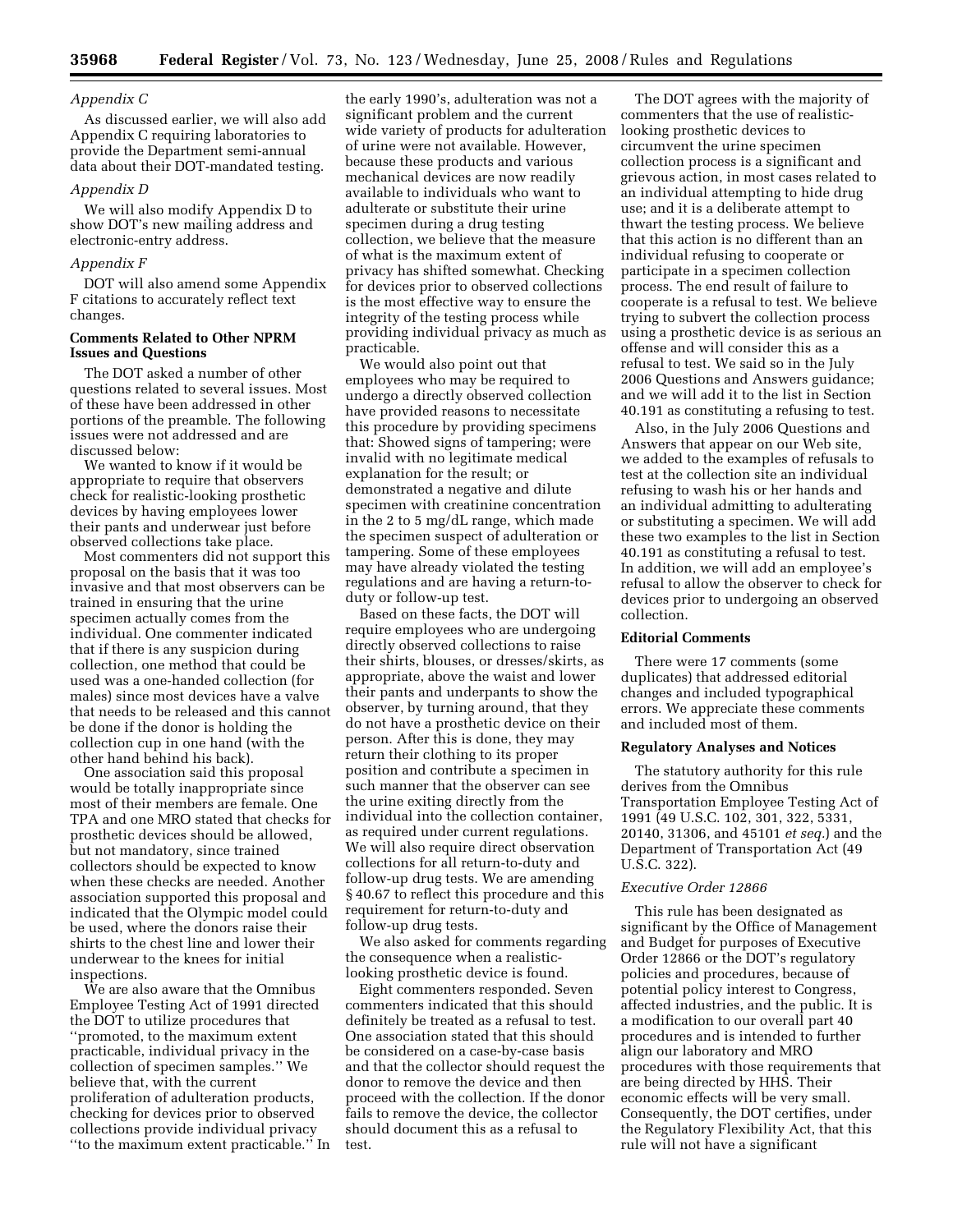economic impact on a substantial number of small entities.

In the 2000 part 40 final rule, we estimated that approximately 80% of industry specimens were being tested for SVT and that the costs associated with making SVT mandatory would be about \$1.4 million annually—for the 20% that we estimated were not being tested. One commenter misinterpreted our data, thinking that the cost was for testing of the current 80%, and asked for clarification of how the DOT arrived at these figures. Another commenter questioned the accuracy of our more current information, pointing out that at the time the NPRM was published, complete data for 2005 were not available.

The HHS laboratory data for 2006 are available and show the actual number of Federal tests performed was 7.54 million—7.32 million of which were DOT tests. An estimated 98 to 99% of these DOT tests were tested for SVT. The number of tests not being tested for SVT in 2006 is estimated to be 200,000.

A review of laboratory costs for SVT from a number of HHS-certified laboratories indicated an average additional cost of 75 cents to \$1.25 per specimen. Using the 2006 data, the cost of SVT would then only increase the cost of DOT-mandated testing by about \$200,000. This figure is far less than the \$1.4 million amount estimated and approved for SVT in the 2000 final rule. Information on SVT from the DOT Federal employee drug testing program and from another Federal agency's program revealed that they experienced no increased laboratory costs for drug testing when they implemented SVT.

The DOT believes that \$200,000 is a reasonable cost for the mandatory SVT and should have minimal impact on employers. In fact, it is far less than the 2000 final rule estimate for mandatory SVT.

# *Executive Order 12372 (Intergovernmental Review)*

Executive Order 12372 requires intergovernmental consultation with state and local officials that would provide the non-Federal funds for, or that would be directly affected by, proposed Federal financial assistance or direct Federal development. The rule would not affect state and local entities in a way that would warrant such consultation.

#### *Unfunded Mandates Reform Act of 1995*

This rule would not impose unfunded mandates as defined by the Unfunded Mandates Reform Act of 1995 (Pub. L. 104–4, March 22, 1995, 109 Stat. 48). This rule will not result in the

expenditure by State, local, and tribal governments, in the aggregate, or by the private sector, of \$100 million or more in any one year (2 U.S.C. § 1532).

# *Executive Order 13132 (Federalism)*

This rule has been analyzed in accordance with the principles and criteria contained in Executive Order 13132 (''Federalism''). This notice does not include requirements that (1) has substantial direct effects on the States, the relationship between the national government and the States, or the distribution of power and responsibilities among the various levels of government, (2) imposes substantial direct compliance costs on State and local governments, or (3) preempts state law. Therefore, the consultation and funding requirements of Executive Order 13132 do not apply.

#### *Executive Order 13084*

This rule has been analyzed in accordance with the principles and criteria contained in Executive Order 13084 (''Consultation and Coordination with Indian Tribal Governments''). Because none of the provisions of the rule would significantly or uniquely affect the communities of the Indian tribal governments or impose substantial direct compliance costs on them, the funding and consultation requirements of Executive Order 13084 do not apply.

### *Paperwork Reduction Act*

DOT invites public comment about our intention to request the Office of Management and Budget's (OMB) approval for a new information collection, which is summarized below. We will subsequently publish a **Federal Register** notice concerning this proposed collection. We would add a requirement that all HHS-certified laboratories provide testing data to the DOT on a semi-annual basis. This is data readily available in laboratory computer systems—information they provide routinely to HHS. They provide similar company-specific information to employers on a semi-annual basis. We estimate that these semi-annual reports to DOT will take a total of six hours for all the laboratories to complete, at a cost of approximately \$162 to all laboratories, or less than \$4 annually for each laboratory.

#### **List of Subjects in 49 CFR Part 40**

Administrative practice and procedures, Alcohol abuse, Alcohol testing, Drug abuse, Drug testing, Laboratories, Reporting and recordkeeping requirements, Safety, Transportation.

Dated: June 11, 2008. **Mary E. Peters,**  *Secretary of Transportation.* 

### **49 CFR Subtitle A—Authority and Issuance**

■ For reasons discussed in the preamble, the Department of Transportation is amending part 40 of Title 49 Code of Federal Regulations, as follows:

## **PART 40—PROCEDURES FOR TRANSPORTATION WORKPLACE DRUG AND ALCOHOL TESING PROGRAMS**

■ 1–2. The authority citation for 49 CFR Part 40 continues to read as follows:

**Authority:** 40 U.S.C. 102, 301, 322, 5331, 20140, 31306, and 54101 *et seq.* 

■ 3. Section 40.3 is amended by revising the definitions of ''adulterated specimen," "confirmation (or confirmatory) drug test,'' ''confirmation (or confirmatory) validity test,'' ''dilute specimen," "initial drug test," "initial validity test,'' ''invalid result,'' and ''substituted specimen'' and adding definitions for ''aliquot,'' ''limit of detection,'' ''non-negative specimen,'' ''oxidizing adulterant,'' and ''screening test'' in alphabetical order, all to read as follows:

### **§ 40.3 What do the terms in this regulation mean?**

\* \* \* \* \* *Adulterated specimen*. A urine specimen containing a substance that is not a normal constituent or containing an endogenous substance at a concentration that is not a normal physiological concentration.

\* \* \* \* \* *Aliquot*. A fractional part of a specimen used for testing. It is taken as a sample representing the whole specimen.

\* \* \* \* \*

*Confirmatory drug test*. A second analytical procedure to identify the presence of a specific drug or metabolite which is independent of the initial test and which uses a different technique and chemical principle from that of the initial test in order to ensure reliability and accuracy. (Gas chromatography/ mass spectrometry (GC/MS) is the only authorized confirmation method for cocaine, marijuana, opiates, amphetamines, and phencyclidine).

*Confirmatory validity test*. A second test performed on a different aliquot of the original urine specimen to further support a validity test result.

\* \* \* \* \*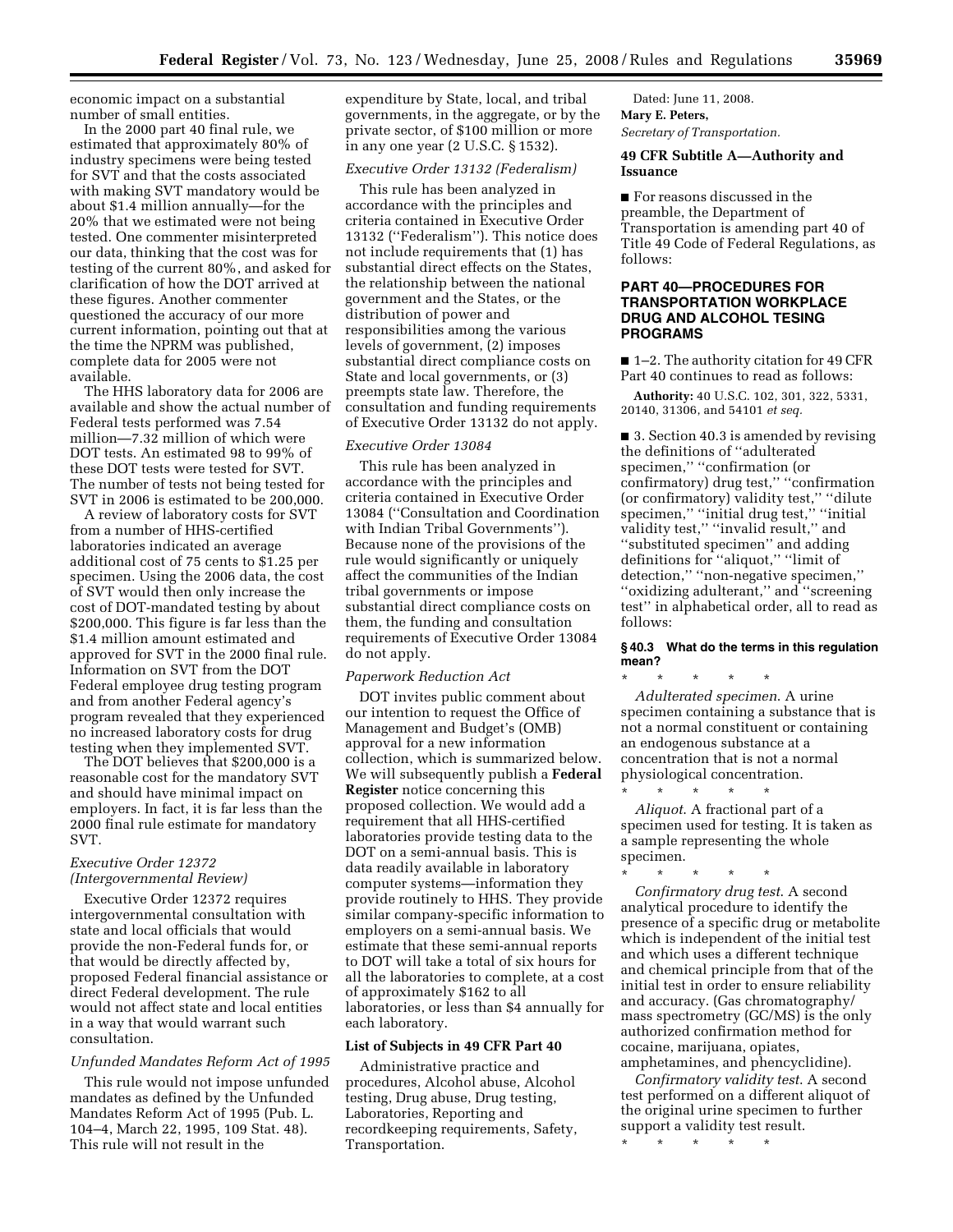*Dilute specimen*. A urine specimen with creatinine and specific gravity values that are lower than expected for human urine.

\* \* \* \* \*

*Initial drug test* (also known as a Screening drug test). An immunoassay test to eliminate ''negative'' urine specimens from further consideration and to identify the presumptively positive specimens that require confirmation or further testing.

*Initial validity test*. The first test used to determine if a urine specimen is adulterated, diluted, or substituted.

*Invalid result*. The result reported by a laboratory for a urine specimen that contains an unidentified adulterant, contains an unidentified interfering substance, has an abnormal physical characteristic, or has an endogenous substance at an abnormal concentration that prevents the laboratory from completing testing or obtaining a valid drug test result.

\* \* \* \* \* *Limit of Detection* (LOD). The lowest concentration at which an analyte can be reliably shown to be present under

defined conditions. \* \* \* \* \*

*Non-negative specimen*. A urine specimen that is reported as adulterated, substituted, positive (for drug(s) or drug metabolite(s)), and/or invalid.

\* \* \* \* \*

*Oxidizing adulterant*. A substance that acts alone or in combination with other substances to oxidize drugs or drug metabolites to prevent the detection of the drug or drug metabolites, or affects the reagents in either the initial or confirmatory drug test.

\* \* \* \* \* *Screening drug test*. See Initial drug

test definition above.

\* \* \* \* \* *Substituted specimen*. A urine specimen with creatinine and specific gravity values that are so diminished or so divergent that they are not consistent with normal human urine.

\* \* \* \* \*

\* \* \* \* \*

■ 4. Section 40.23 is amended by revising paragraph (f) introductory text and adding paragraph (f)(5), to read as follows:

# **§ 40.23 What actions do employers take after receiving verified test results?**

(f) As an employer who receives a drug test result indicating that the employee's urine specimen test was cancelled because it was invalid and that a second collection must take place under direct observation— \* \* \* \* \*

(5) You must ensure that the collector conducts the collection under direct observation. \* \* \* \* \*

■ 5. Section 40.67 is amended by revising paragraph b); redesignating paragraphs  $(i)$ ,  $(j)$ ,  $(k)$ ,  $(l)$ , and  $(m)$  as  $(j)$ , (k), (l), (m), and (n) respectively, and adding a new paragraph (i) to read as follows:

# **§ 40.67 When and how is a directly observed collection conducted?**

\* \* \* \* \* (b) As an employer, you must direct a collection under direct observation of an employee if the drug test is a returnto-duty test or a follow-up test.

\* \* \* \* \* (i) As the observer, you must request the employee to raise his or her shirt, blouse, or dress/skirt, as appropriate, above the waist; and lower clothing and underpants to show you, by turning around, that they do not have a prosthetic device. After you have determined that the employee does not have such a device, you may permit the employee to return clothing to its proper position for observed urination. \* \* \* \* \*

■ 6. Section 40.83 is amended by revising paragraph (g)(2) to read as follows:

#### **§ 40.83 How do laboratories process incoming specimens?**

\* \* \* \* \* (g) \* \* \*

(2) If the problem(s) is not corrected, you must reject the test and report the result in accordance with § 40.97(a)(3). \* \* \* \* \*

■ 7–8. Section 40.89 is amended by revising paragraph (b) to read as follows:

### **§ 40.89 What is validity testing, and are laboratories required to conduct it?**

\* \* \* \* \* (b) As a laboratory, you must conduct validity testing.

■ 9. Section 40.95 is revised to read as follows:

#### **§ 40.95 What are the adulterant cutoff concentrations for initial and confirmation tests?**

(a) As a laboratory, you must use the cutoff concentrations for the initial and confirmation adulterant testing as required by the HHS Mandatory Guidelines and you must use two separate aliquots—one for the initial test and another for the confirmation test.

(b) As a laboratory, you must report results at or above the cutoffs (or for pH, at or above or below the values, as appropriate) as adulterated and provide the numerical value that supports the adulterated result.

■ 10. A new section 40.96 is added to read as follows:

#### **§ 40.96 What criteria do laboratories use to establish that a specimen is invalid?**

(a) As a laboratory, you must use the invalid test result criteria for the initial and confirmation testing as required by the HHS Mandatory Guidelines, and you must use two separate aliquots one for the initial test and another for the confirmation test.

(b) As a laboratory, for a specimen having an invalid result for one of the reasons outlined in the HHS Mandatory Guidelines, you must contact the MRO to discuss whether sending the specimen to another HHS certified laboratory for testing would be useful in being able to report a positive or adulterated result.

(c) As a laboratory, you must report invalid results in accordance with the invalid test result criteria as required by the HHS Guidelines and provide the numerical value that supports the invalid result, where appropriate, such as pH.

(d) As a laboratory, you must report the reason a test result is invalid.

11. Section 40.97 is amended by adding the words, ''and Rejected for Testing'' between ''Non-negative'' and "results" in paragraph (b)(2) and by revising paragraph (a) to read as follows:

### **§ 40.97 What do laboratories report and how do they report it?**

(a) As a laboratory, you must report the results for each primary specimen. The result of a primary specimen will fall into one of the following three categories. However, as a laboratory, you must report the actual results (and not the categories):

(1) Category 1: Negative Results. As a laboratory, when you find a specimen to be negative, you must report the test result as being one of the following, as appropriate:

(i) Negative, or

(ii) Negative-dilute, with numerical values for creatinine and specific gravity.

(2) Category 2: Non-negative Results. As a laboratory, when you find a specimen to be non-negative, you must report the test result as being one or more of the following, as appropriate:

(i) Positive, with drug(s)/metabolite(s) noted;

(ii) Positive-dilute, with drug(s)/ metabolite(s) noted, with numerical values for creatinine and specific gravity;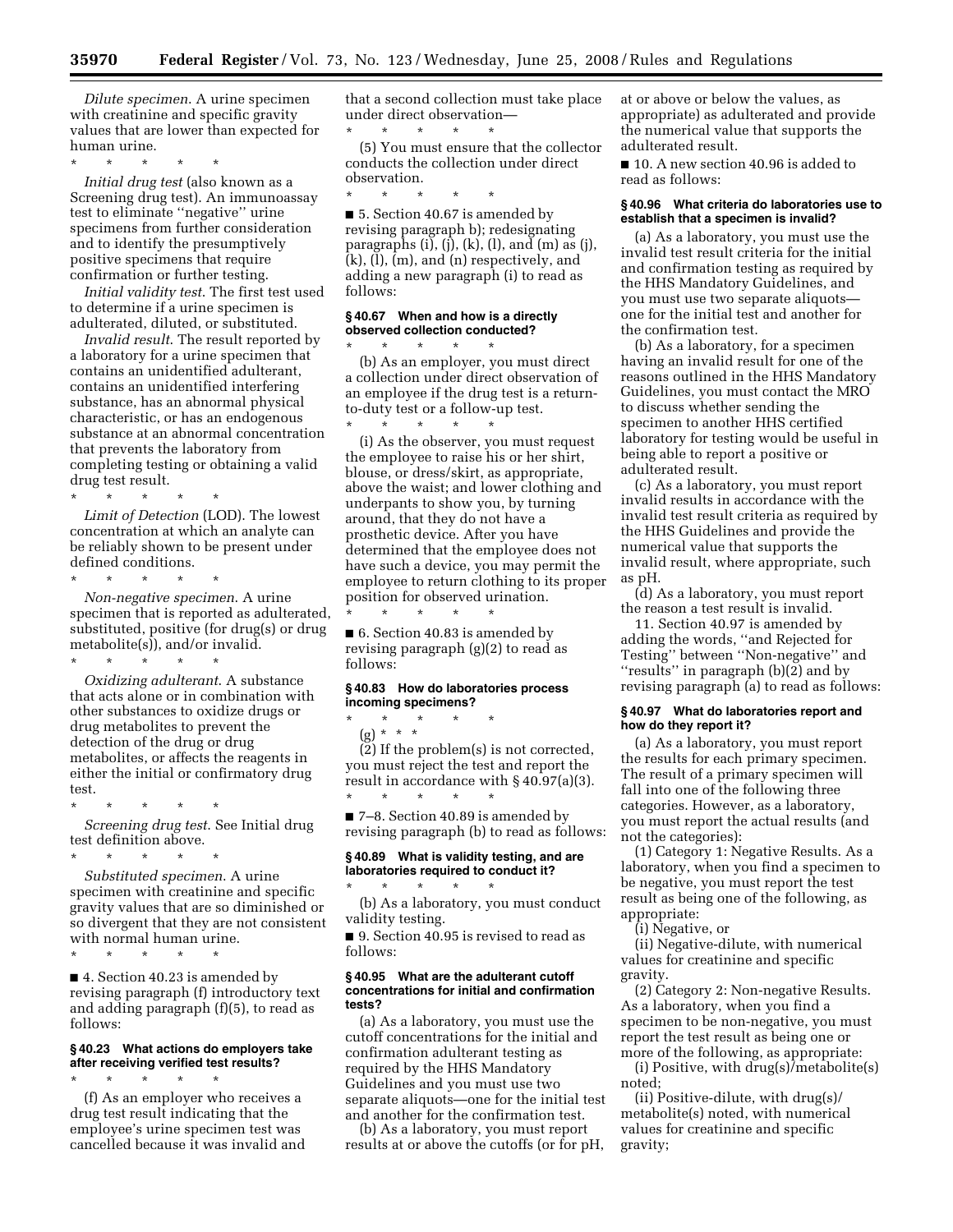(iii) Adulterated, with adulterant(s) noted, with confirmatory test values (when applicable), and with remark(s);

(iv) Substituted, with confirmatory test values for creatinine and specific gravity; or

(v) Invalid result, with remark(s). Laboratories will report actual values for pH results.

(3) Category 3: Rejected for Testing. As a laboratory, when you reject a specimen for testing, you must report the result as being Rejected for Testing, with remark(s).

\* \* \* \* \*

■ 12. Section 40.103 is amended by removing the word ''blank'' and adding in its place the word ''negative'' in paragraph (c) introductory text, by revising paragraphs (c)(1) through (5), and removing paragraph (c)(6) to read as follows:

### **§ 40.103 What are the requirements for submitting blind specimens to a laboratory?**

- \* \* \* \* \*
- (c) \* \* \*

(1) All negative, positive, adulterated, and substituted blind specimens you submit must be certified by the supplier and must have supplier-provided expiration dates.

(2) Negative specimens must be certified by immunoassay and GC/MS to contain no drugs.

(3) Drug positive blind specimens must be certified by immunoassay and GC/MS to contain a drug(s)/ metabolite(s) between 1.5 and 2 times the initial drug test cutoff concentration.

(4) Adulterated blind specimens must be certified to be adulterated with a specific adulterant using appropriate confirmatory validity test(s).

(5) Substituted blind specimens must be certified for creatinine concentration and specific gravity to satisfy the criteria for a substituted specimen using confirmatory creatinine and specific gravity tests, respectively.

\* \* \* \* \* ■ 13. Section 40.105(c) is revised to read as follows:

### **§ 40.105 What happens if the laboratory reports a result different from that expected for a blind specimen?**

\* \* \* \* \* (c) If the unexpected result is a false positive, adulterated, or substituted result, you must provide the laboratory with the expected results (obtained from the supplier of the blind specimen), and direct the laboratory to determine the reason for the discrepancy. You must also notify ODAPC of the discrepancy by telephone (202–366–3784) or e-mail (addresses are listed on the ODAPC Web

site, *http://www.dot.gov/ost/dapc*). ODAPC will notify HHS who will take appropriate action.

■ 14. Section 40.111 is amended by adding a new paragraph (d) to read as follows:

### **§ 40.111 When and how must a laboratory disclose statistical summaries and other information it maintains?**

\* \* \* \* \* (d) As a laboratory, you must transmit an aggregate statistical summary of the data listed in Appendix C to this part to DOT on a semi-annual basis. The summary must be sent by January 31 of each year for July 1 through December 31 of the prior year; it must be sent by July 31 of each year for January 1 through June 30 of the current year.

■ 15. Section 40.129 is amended by revising the section heading and paragraph (a)(5) to read as follows:

#### **§ 40.129 What are the MRO's functions in reviewing laboratory confirmed nonnegative drug test results?**

 $(a) * * * *$ 

(5) Verify the test result, consistent with the requirements of §§ 40.135 through 40.145, 40.159, and 40.160, as:

- (i) Negative; or
- (ii) Cancelled; or

(iii) Positive, and/or refusal to test because of adulteration or substitution. \* \* \* \* \*

■ 16. Section 40.131 is amended by revising the section heading to read as follows:

### **§ 40.131 How does the MRO or DER notify an employee of the verification process after receiving laboratory confirmed nonnegative drug test results?**

\* \* \* \* \* ■ 17. Section 40.133 is amended by revising the section heading, redesignating paragraphs (b) and (c) as (c) and (d), respectively, revising them, and adding new paragraph (b) to read as follows:

#### **§ 40.133 Without interviewing the employee, under what circumstances may the MRO verify a test result as positive, or as a refusal to test because of adulteration or substitution, or as cancelled because the test was invalid?**

\* \* \* \* \* (b) As the MRO, you may verify an invalid test result as cancelled (with instructions to recollect immediately under direct observation) without interviewing the employee, as provided at § 40.159:

(1) If the employee expressly declines the opportunity to discuss the test with you;

(2) If the DER has successfully made and documented a contact with the

employee and instructed the employee to contact you and more than 72 hours have passed since the time the DER contacted the employee; or

(3) If neither you nor the DER, after making and documenting all reasonable efforts, has been able to contact the employee within ten days of the date on which you received the confirmed invalid test result from the laboratory.

(c) As the MRO, after you verify a test result as a positive or as a refusal to test under this section, you must document the date and time and reason, following the instructions in § 40.163. For a cancelled test due to an invalid result under this section, you must follow the instructions in  $\S$  40.159(a)(5).

(d) As the MRO, after you have verified a test result under this section and reported the result to the DER, you must allow the employee to present information to you within 60 days of the verification to document that serious illness, injury, or other circumstances unavoidably precluded contact with the MRO and/or DER in the times provided. On the basis of such information, you may reopen the verification, allowing the employee to present information concerning whether there is a legitimate medical explanation of the confirmed test result.

■ 18. Section 40.149(a) introductory text and (a)(1) are revised to read as follows:

### **§ 40.149 May the MRO change a verified drug test result?**

(a) As the MRO, you may change a verified test result only in the following situations:

(1) When you have reopened a verification that was done without an interview with an employee (see § 40.133(d)).

\* \* \* \* \* ■ 19. Section 40.155 is amended by adding paragraph (d) to read as follows:

### **§ 40.155 What does the MRO do when a negative or positive test result is also dilute?**

\* \* \* \* \* (d) If the employee's recollection under direct observation, in paragraph (c) of this section, results in another negative-dilute, as the MRO, you must:

(1) Review the CCF to ensure that there is documentation that the recollection was directly observed.

(2) If the CCF documentation shows that the recollection was directly observed as required, report this result to the DER as a negative-dilute result.

(3) If CCF documentation indicates that the recollection was not directly observed as required, do not report a result but again explain to the DER that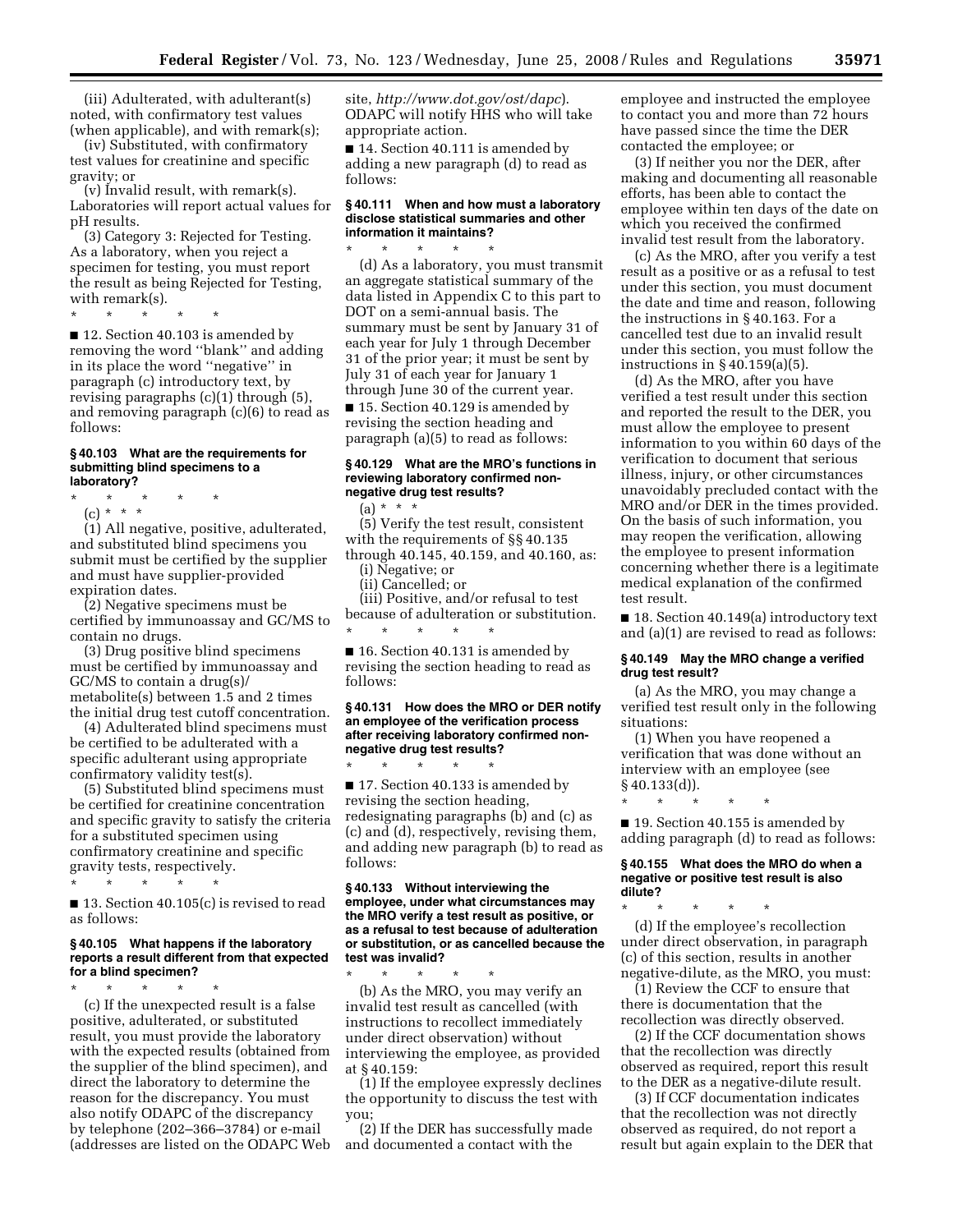there must be an immediate recollection under direct observation.

■ 20. Section 40.159 is amended by revising paragraphs (a)(1) through (3), adding paragraph (a)(4)(iii), and adding paragraphs (d) through (g) to read as follows:

### **§ 40.159 What does the MRO do when a drug test is invalid?**

 $(a) * * * *$ 

(1) Discuss the laboratory results with a certifying scientist to determine if the primary specimen should be tested at another HHS certified laboratory. If the laboratory did not contact you as required by §§ 40.91(e) and 40.96(c), you must contact the laboratory.

(2) If you and the laboratory have determined that no further testing is necessary, contact the employee and inform the employee that the specimen was invalid. In contacting the employee, use the procedures set forth in § 40.131.

(3) After explaining the limits of disclosure (see §§ 40.135(d) and 40.327), you must determine if the employee has a medical explanation for the invalid result. You must inquire about the medications the employee may have taken.

 $(4) * * * *$ 

(iii) If a negative test result is required and the medical explanation concerns a situation in which the employee has a permanent or long-term medical condition that precludes him or her from providing a valid specimen, as the MRO, you must follow the procedures outlined at § 40.160 for determining if there is clinical evidence that the individual is an illicit drug user.

\* \* \* \* \*

(d) If the employee admits to using a drug, you must, on the same day, write and sign your own statement of what the employee told you. You must then report that admission to the DER for appropriate action under DOT Agency regulations. This test will be reported as cancelled with the reason noted.

(e) If the employee's recollection (required at paragraph (a)(5) of this section) results in another invalid result for the same reason as reported for the first specimen, as the MRO, you must:

(1) Review the CCF to ensure that there is documentation that the recollection was directly observed.

(2) If the CCF review indicates that the recollection was directly observed as required, document that the employee had another specimen with an invalid result for the same reason.

(3) Follow the recording and reporting procedures at (a)(4)(i) and (ii) of this section.

(4) If a negative result is required (i.e., pre-employment, return-to-duty, or

follow-up tests), follow the procedures at § 40.160 for determining if there is clinical evidence that the individual is an illicit drug user.

(5) If the recollection was not directly observed as required, do not report a result but again explain to the DER that there must be an immediate recollection under direct observation.

(f) If the employee's recollection (required at paragraph (a)(5) of this section) results in another invalid result for a different reason than that reported for the first specimen, as the MRO, you must:

(1) Review the CCF to ensure that there is documentation that the recollection was directly observed.

(2) If the CCF review indicates that the recollection was directly observed as required, document that the employee had another specimen with an invalid result for a different reason.

(3) As the MRO, you should not contact the employee to discuss the result, but rather direct the DER to conduct an immediate recollection under direct observation without prior notification to the employee.

(4) If the CCF documentation indicates that the recollection was not directly observed as required, do not report a result but again explain to the DER that there must be an immediate recollection under direct observation.

(g) If, as the MRO, you receive a laboratory invalid result in conjunction with a positive, adulterated, and/or substituted result and you verify any of those results as being a positive and/or refusal to test, you do not report the invalid result unless the split specimen fails to reconfirm the result(s) of the primary specimen.

■ 21. Section 40.160 is added to read as follows:

#### **§ 40.160 What does the MRO do when a valid test result cannot be produced and a negative result is required?**

(a) If a valid test result cannot be produced and a negative result is required, (under § 40.159 (a)(5)(iii) and (e)(4)), as the MRO, you must determine if there is clinical evidence that the individual is currently an illicit drug user. You must make this determination by personally conducting, or causing to be conducted, a medical evaluation. In addition, if appropriate, you may also consult with the employee's physician to gather information you need to reach this determination.

(b) If you do not personally conduct the medical evaluation, as the MRO, you must ensure that one is conducted by a licensed physician acceptable to you.

(c) For purposes of this section, the MRO or the physician conducting the

evaluation may conduct an alternative test (e.g., blood) as part of the medically appropriate procedures in determining clinical evidence of drug use.

(d) If the medical evaluation reveals no clinical evidence of drug use, as the MRO, you must report this to the employer as a negative test result with written notations regarding the medical examination. The report must also state why the medical examination was required (i.e., either the basis for the determination that a permanent or longterm medical condition exists or because the recollection under direct observation resulted in another invalid result for the same reason, as appropriate) and for the determination that no signs and symptoms of drug use exist.

(1) Check ''Negative'' (Step 6) on the CCF.

(2) Sign and date the CCF.

(e) If the medical evaluation reveals clinical evidence of drug use, as the MRO, you must report the result to the employer as a cancelled test with written notations regarding the results of the medical examination. The report must also state why the medical examination was required (i.e., either the basis for the determination that a permanent or long-term medical condition exists or because the recollection under direct observation resulted in another invalid result for the same reason, as appropriate) and state the reason for the determination that signs and symptoms of drug use exist. Because this is a cancelled test, it does not serve the purpose of an actual negative test result (i.e., the employer is not authorized to allow the employee to begin or resume performing safetysensitive functions, because a negative test result is needed for that purpose).

■ 22. Section 40.162 is added to read as follows:

### **§ 40.162 What must MROs do with multiple verified results for the same testing event?**

(a) If the testing event is one in which there was one specimen collection with multiple verified non-negative results, as the MRO, you must report them all to the DER. For example, if you verified the specimen as being positive for marijuana and cocaine and as being a refusal to test because the specimen was also adulterated, as the MRO, you should report the positives and the refusal to the DER.

(b) If the testing event was one in which two separate specimen collections (e.g., a specimen out of temperature range and the subsequent observed collection) were sent to the laboratory, as the MRO, you must: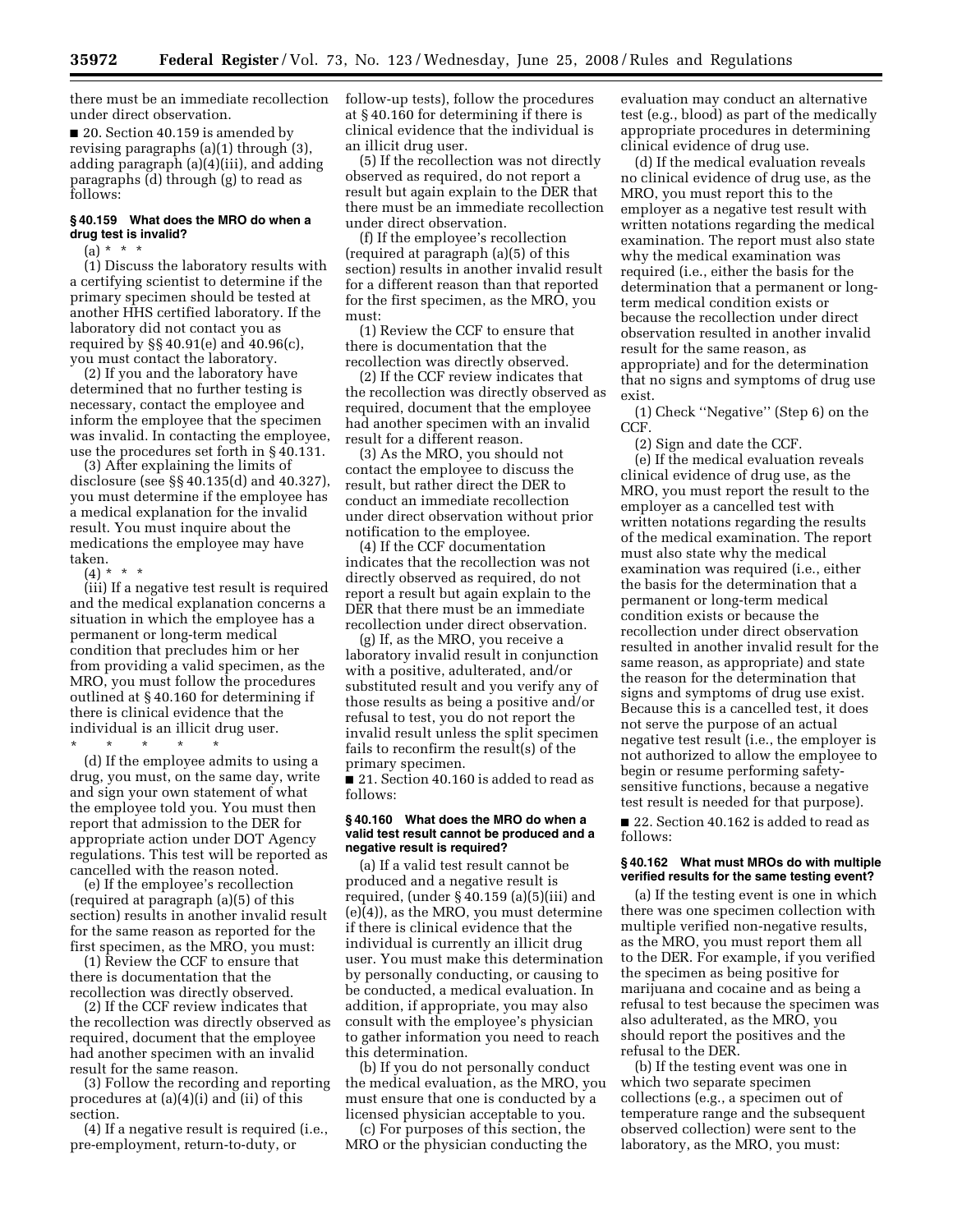(1) If both specimens were verified negative, report the result as negative.

(2) If either of the specimens was verified negative and the other was verified as one or more non-negative(s), report the non-negative result(s) only. For example, if you verified one specimen as negative and the other as a refusal to test because the second specimen was substituted, as the MRO you should report only the refusal to the DER.

(i) If the first specimen is reported as negative, but the result of the second specimen has not been reported by the laboratory, as the MRO, you should hold—not report—the result of the first specimen until the result of the second specimen is received.

(ii) If the first specimen is reported as non-negative, as the MRO, you should report the result immediately and not wait to receive the result of the second specimen.

(3) If both specimens were verified non-negative, report all of the nonnegative results. For example, if you verified one specimen as positive and the other as a refusal to test because the specimen was adulterated, as the MRO, you should report the positive and the refusal results to the DER.

(c) As an exception to paragraphs (a) and (b) of this section, as the MRO, you must follow procedures at § 40.159(f) when any verified non-negative result is also invalid.

■ 23. Section 40.171 is amended by revising paragraph (a) to read as follows:

### **§ 40.171 How does an employee request a test of a split specimen?**

(a) As an employee, when the MRO has notified you that you have a verified positive drug test and/or refusal to test because of adulteration or substitution, you have 72 hours from the time of notification to request a test of the split specimen. The request may be verbal or in writing. If you make this request to the MRO within 72 hours, you trigger the requirements of this section for a test of the split specimen. There is no split specimen testing for an invalid result.

\* \* \* \* \*

■ 24. Section 40.177 is amended by revising paragraph (d) to read as follows:

#### **§ 40.177 What does the second laboratory do with the split specimen when it is tested to reconfirm the presence of a drug or drug metabolite?**

\* \* \* \* \* (d) In addition, if the test fails to reconfirm the presence of the drug(s)/ drug metabolite(s) reported in the primary specimen, you may send the

specimen or an aliquot of it for testing at another HHS-certified laboratory that has the capability to conduct another reconfirmation test.

■ 25. Section 40.179 is revised to read as follows:

#### **§ 40.179 What does the second laboratory do with the split specimen when it is tested to reconfirm an adulterated test result?**

(a) As the laboratory testing the split specimen, you must test the split specimen for the adulterant detected in the primary specimen, using the confirmatory test for the adulterant and using criteria in § 40.95 and confirmatory cutoff levels required by the HHS Mandatory Guidelines.

(b) In addition, if the test fails to reconfirm the adulterant result reported in the primary specimen, you may send the specimen or an aliquot of it for testing at another HHS-certified laboratory that has the capability to conduct another reconfirmation test.

■ 26. Section 40.181 is revised to read as follows:

#### **§ 40.181 What does the second laboratory do with the split specimen when it is tested to reconfirm a substituted test result?**

As the laboratory testing the split specimen, you must test the split specimen using the confirmatory tests for creatinine and specific gravity, and using the confirmatory criteria set forth in § 40.93(b).

■ 27. Section 40.183 amended by revising paragraph (a), removing paragraph (b), and re-designating paragraph (c) as paragraph (b).

#### **§ 40.183 What information do laboratories report to MROs regarding split specimen results?**

(a) As the laboratory responsible for testing the split specimen, you must report split specimen test results by checking the ''Reconfirmed'' box and/or the ''Failed to Reconfirm'' box (Step 5(b)) on Copy 1 of the CCF, as appropriate, and by providing clarifying remarks using current HHS Mandatory Guidelines requirements.

\* \* \* \* \*

■ 28. Section 40.187 is revised to read as follows:

#### **§ 40.187 What does the MRO do with split specimen laboratory results?**

As the MRO, the split specimen laboratory results you receive will fall into five categories. You must take the following action, as appropriate, when a laboratory reports split specimen results to you.

(a) *Category 1:* The laboratory reconfirmed one or more of the primary specimen results. As the MRO, you

must report to the DER and the employee the result(s) that was/were reconfirmed.

(1) In the case of a reconfirmed positive test(s) for drug(s) or drug metabolite(s), the positive is the final result.

(2) In the case of a reconfirmed adulterated or substituted result, the refusal to test is the final result.

(3) In the case of a combination positive and refusal to test results, the final result is both positive and refusal to test.

(b) *Category 2:* The laboratory failed to reconfirm all of the primary specimen results because, as appropriate, drug(s)/ drug metabolite(s) were not detected; adulteration criteria were not met; and/ or substitution criteria were not met. As the MRO, you must report to the DER and the employee that the test must be cancelled.

(1) As the MRO, you must inform ODAPC of the failure to reconfirm using the format in Appendix D to this part.

(2) In a case where the split failed to reconfirm because the substitution criteria were not met and the split specimen creatinine concentration was equal to or greater than 2mg/dL but less than or equal to 5mg/dL, as the MRO, you must, in addition to step (b)(1) of this paragraph, direct the DER to ensure the immediate collection of another specimen from the employee under direct observation, with no notice given to the employee of this collection requirement until immediately before the collection.

(3) In a case where the split failed to reconfirm and the primary specimen's result was also invalid, direct the DER to ensure the immediate collection of another specimen from the employee under direct observation, with no notice given to the employee of this collection requirement until immediately before the collection.

(c) *Category 3:* The laboratory failed to reconfirm all of the primary specimen results, and also reported that the split specimen was invalid, adulterated, and/ or substituted.

(1) In the case where the laboratory failed to reconfirm all of the primary specimen results and the split was reported as invalid, as the MRO, you must:

(i) Report to the DER and the employee that the test must be cancelled and the reason for the cancellation.

(ii) Direct the DER to ensure the immediate collection of another specimen from the employee under direct observation, with no notice given to the employee of this collection requirement until immediately before the collection.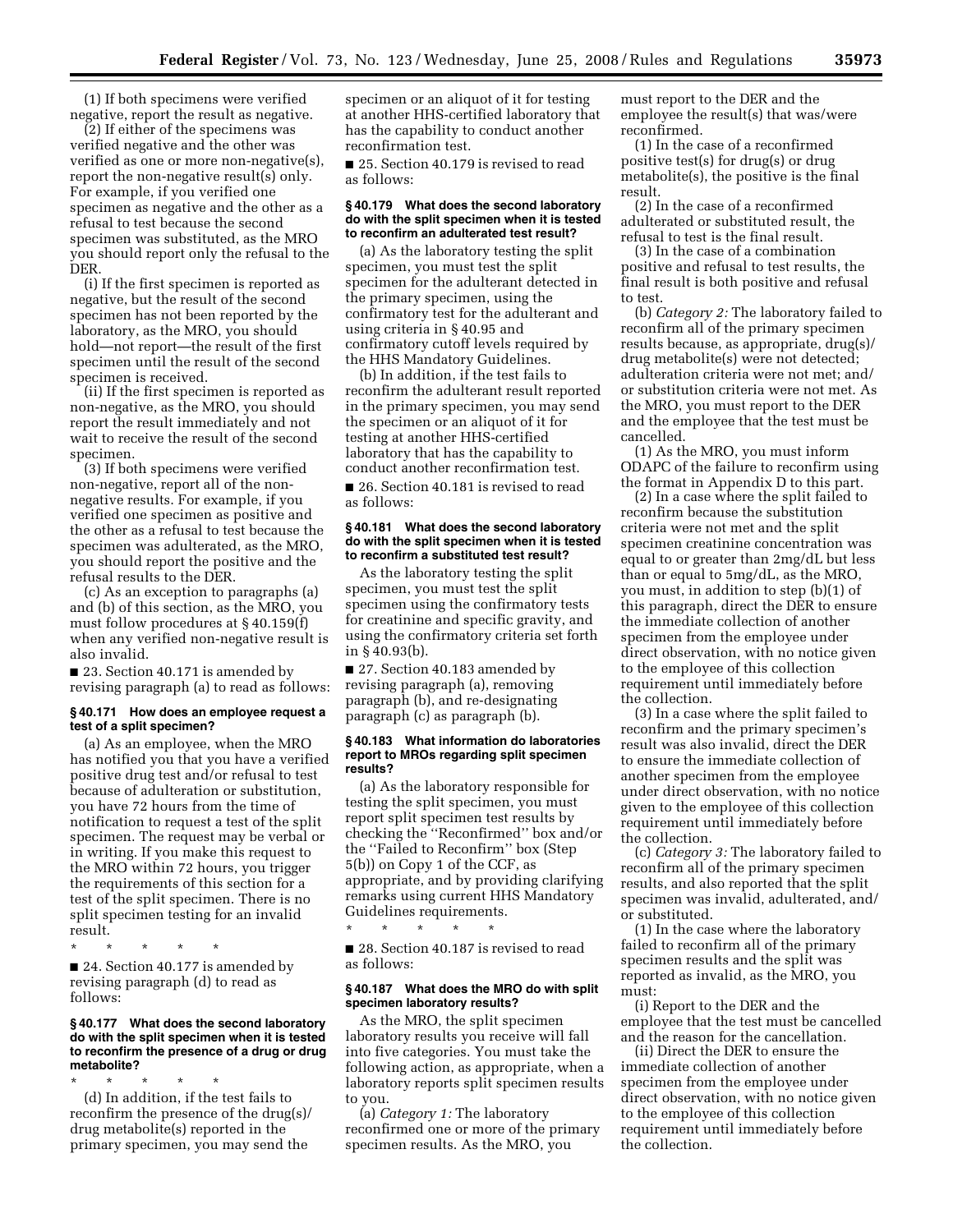(iii) Inform ODAPC of the failure to reconfirm using the format in Appendix D to this part.

(2) In the case where the laboratory failed to reconfirm any of the primary specimen results, and the split was reported as adulterated and/or substituted, as the MRO, you must:

(i) Contact the employee and inform the employee that the laboratory has determined that his or her split specimen is adulterated and/or substituted, as appropriate.

(ii) Follow the procedures of § 40.145 to determine if there is a legitimate medical explanation for the laboratory finding of adulteration and/or substitution, as appropriate.

(iii) If you determine that there is a legitimate medical explanation for the adulterated and/or substituted test result, report to the DER and the employee that the test must be cancelled; and inform ODAPC of the failure to reconfirm using the format in Appendix D to this part.

(iv) If you determine that there is not a legitimate medical explanation for the adulterated and/or substituted test result, you must take the following steps:

(A) Report the test to the DER and the employee as a verified refusal to test. Inform the employee that he or she has 72 hours to request a test of the primary specimen to determine if the adulterant found in the split specimen is also present in the primary specimen and/or to determine if the primary specimen meets appropriate substitution criteria.

(B) Except when the request is for a test of the primary specimen and is being made to the laboratory that tested the primary specimen, follow the procedures of §§ 40.153, 40.171, 40.173, 40.179, 40.181, and 40.185, as appropriate.

(C) As the laboratory that tests the primary specimen to reconfirm the presence of the adulterant found in the split specimen and/or to determine that the primary specimen meets appropriate substitution criteria, report your result to the MRO on a photocopy (faxed, mailed, scanned, couriered) of Copy 1 of the CCF.

(D) If the test of the primary specimen reconfirms the adulteration and/or substitution finding of the split specimen, as the MRO you must report the result as a refusal to test as provided in paragraph (a)(2) of this section.

(E) If the test of the primary specimen fails to reconfirm the adulteration and/ or substitution finding of the split specimen, as the MRO you must cancel the test, following procedures in paragraph (b) of this section.

(d) *Category 4:* The laboratory failed to reconfirm one or more but not all of the primary specimen results, and also reported that the split specimen was invalid, adulterated, and/or substituted. As the MRO, in the case where the laboratory reconfirmed one or more of the primary specimen result(s), you must follow procedures in paragraph (a) of this section and:

(1) Report that the split was also reported as being invalid, adulterated, and/or substituted (as appropriate).

(2) Inform the DER to take action only on the reconfirmed result(s).

(e) *Category 5:* The split specimen was not available for testing or there was no split laboratory available to test the specimen. As the MRO, you must:

(1) Report to the DER and the employee that the test must be cancelled and the reason for the cancellation;

(2) Direct the DER to ensure the immediate recollection of another specimen from the employee under direct observation, with no notice given to the employee of this collection requirement until immediately before the collection; and

(3) Notify ODAPC of the failure to reconfirm using the format in Appendix D to this part.

(f) For all split specimen results, as the MRO you must:

(1) Enter your name, sign, and date (Step 7) of Copy 2 of the CCF.

(2) Send a legible copy of Copy 2 of the CCF (or a signed and dated letter, see § 40.163) to the employer and keep a copy for your records. Transmit the document as provided in § 40.167.

■ 29. Section 40.191 is amended by revising paragraph (a)(8) and adding paragraphs (a)(9), (10) and (11) to read as follows:

### **§ 40.191 What is a refusal to take a DOT drug test, and what are the consequences?**   $(a) * * * *$

(8) Fail to cooperate with any part of the testing process (e.g., refuse to empty pockets when directed by the collector, behave in a confrontational way that disrupts the collection process, fail to wash hands after being directed to do so by the collector).

(9) For an observed collection, fail to follow the observer's instructions to raise your clothing above the waist, lower clothing and underpants, and to turn around to permit the observer to determine if you have any type of prosthetic or other device that could be used to interfere with the collection process.

(10) Possess or wear a prosthetic or other device that could be used to interfere with the collection process.

(11) Admit to the collector or MRO that you adulterated or substituted the specimen.

\* \* \* \* \* ■ 30. Section 40.197 is amended by revising paragraph (c)(3), redesignating paragraph  $(c)(4)$  as  $(c)(5)$ , and adding new paragraph (c)(4) to read as follows:

### **§ 40.197 What happens when an employer receives a report of a dilute specimen?**

\* \* \* \* \* (c) \* \* \*

(3) If the result of the test you directed the employee to take under paragraph (b)(1) of this section is also negative and dilute, you are not permitted to make the employee take an additional test because the result was dilute.

(4) If the result of the test you directed the employee to take under paragraph (b)(2) of this section is also negative and dilute, you are not permitted to make the employee take an additional test because the result was dilute. Provided, however, that if the MRO directs you to conduct a recollection under direct observation under paragraph (b)(1) of this section, you must immediately do so.

\* \* \* \* \* ■ 31. Section 40.201 is amended by revising paragraphs (c), (d), and (e) to read as follows:

### **§ 40.201 What problems always cause a drug test to be cancelled and may result in a requirement for another collection?**

\* \* \* \* \*

(c) The laboratory reports that the split specimen failed to reconfirm all of the primary specimen results because the drug(s)/drug metabolite(s) were not detected; adulteration criteria were not met; and/or substitution criteria were not met. You must follow the applicable procedures in § 40.187(b)—no recollection is required in this case, unless the split specimen creatinine concentration for a substituted primary specimen was greater than or equal to 2mg/dL but less than or equal to 5mg/ dL, or the primary specimen had an invalid result which was not reported to the DER. Both these cases require recollection under direct observation.

(d) The laboratory reports that the split specimen failed to reconfirm all of the primary specimen results, and that the split specimen was invalid. You must follow the procedures in § 40.187(c)(1)—recollection under direct observation is required in this case.

(e) The laboratory reports that the split specimen failed to reconfirm all of the primary specimen results because the split specimen was not available for testing or there was no split laboratory available to test the specimen. You must